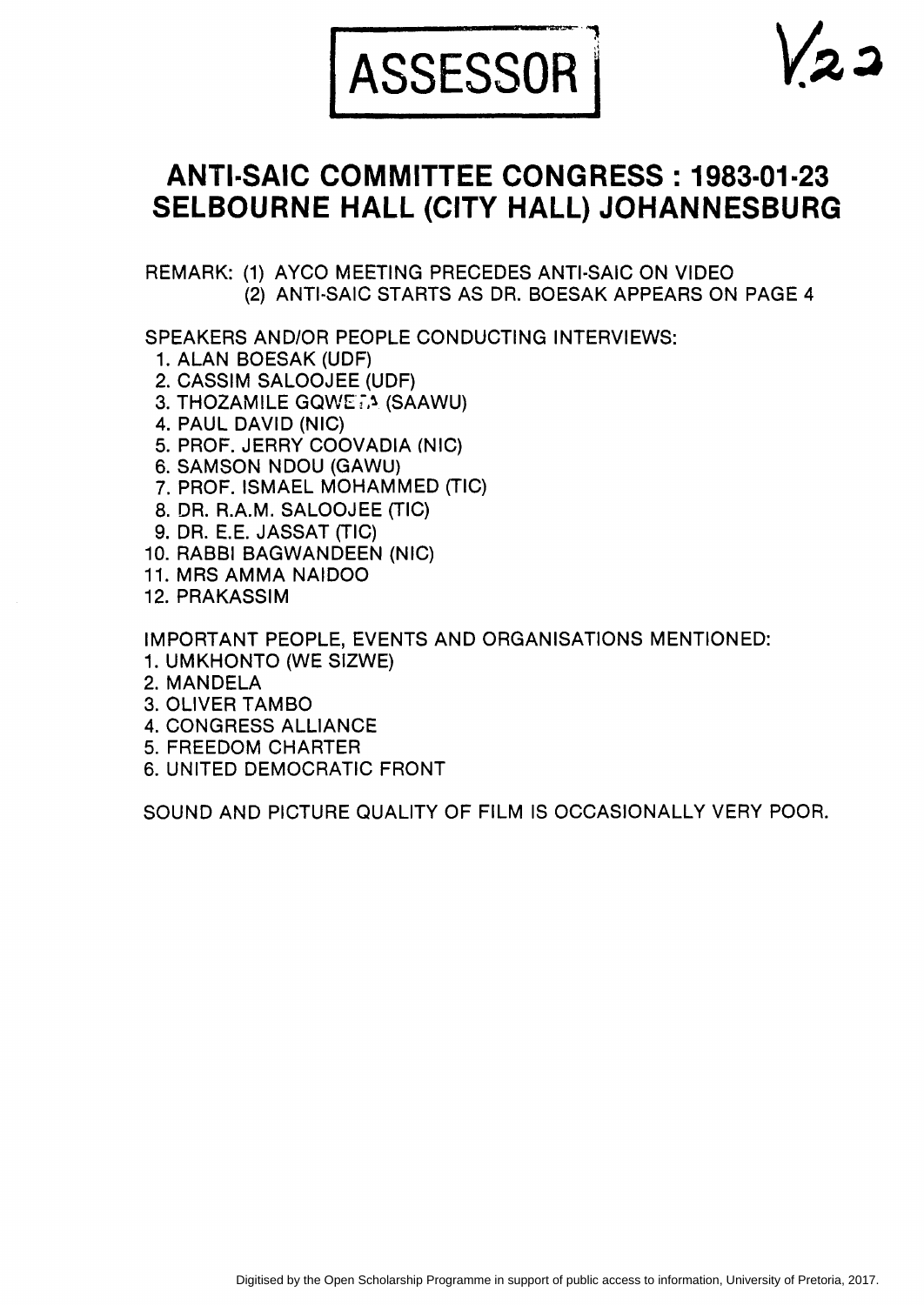## 0 P M E R K I N G S

- l. Hierdie is 'n transkripsie van die klank vanaf die video bandopnames soos ontvang. Die transkripsie is so akkuraat as moontlik en is so ver as moontlik woordeliks korrek.
- 2. Verskillende sprekers kon van mekaar uitgeken word op die opnames en hulle word direk aangedui binne die transkripsie. Die akkuraatheid van die aangeduide sprekers is nagegaan in oorleg met die beeld op die video opnames.

NB Die transkripsie van enigiets wat deur die aangeduide spreker gese word, begin altyd aan die linkerkant van die bladsy. Op verskeie plekke is daar uitings vanaf 'n enkele ander onbekende persoon, of vanaf 'n aantal persone uit die gehoor. Sulke opmerkings of ander uitings word op een van die volgende maniere aangedui:

- (1) Uitings van 'n enkele ander onbekende persoon, begin nie aan die linkerkant nie, maar 'n aantal spasies na regs.
- ( 2) Gesamentlike uitings van 1 n aantal mense uit die gehoor, is ingeskuif na regs en word in vet letters uitgedruk.
- (3) In sommige gevalle word slegs 1 n beskrywing gegee van die geluide wat gehoor word, en dit word dan in hakies aangedui.
- 3. Enige teks tussen hakies is kommentaar en is nie die direkte geluide vanaf die bandopname nie. So byvoorbeeld word agtergrondgeluide en ander opvallende klanke tussen hakies aangedui. Enige ander moontlike kommentaar soos byvoorbeeld "Interruption in the recording" word oak in hakies binne die transkripsie aangedui.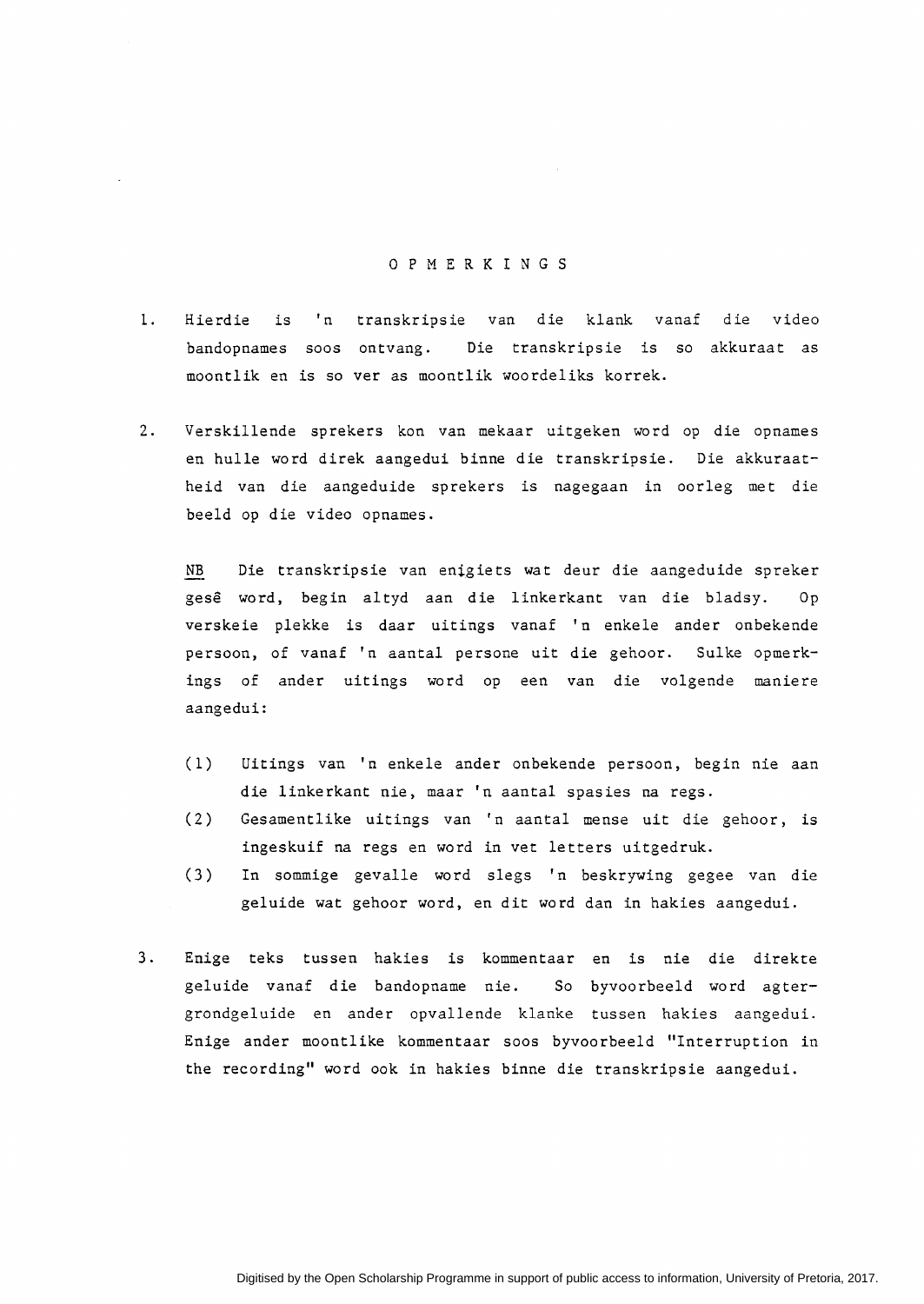- 4. 'n Vraagteken in hakies na 'n woord of 'n sin, dui op 'n mate van onsekerheid oar die korrektheid daarvan.
- 5. Woorde, sinsdele of sinne wat heeltemaal onverstaanbaar is, byvoorbeeld weens swak opname, geraas of waar sprekers gelyk praat, word aangedui met stippellyne, byvoorbeeld "I know ... ".
- 6. Waar woorde of sinne onderbreek word, word dit aangedui deur 'n koppelteken na die woord of gedeelte daarvan, byvoorbeeld "Ek het gist- nee eergister vir hom gesien".
- 7. 'n Heropname van die video band is gemaak vanaf die oorspronklike video band, en is beskikbaar om in die hof voorgespeel te word. Hierdie heropnames bly die eiendom van die SAP en sal normaalweg nie in die hof ingedien word nie.

 $---000---$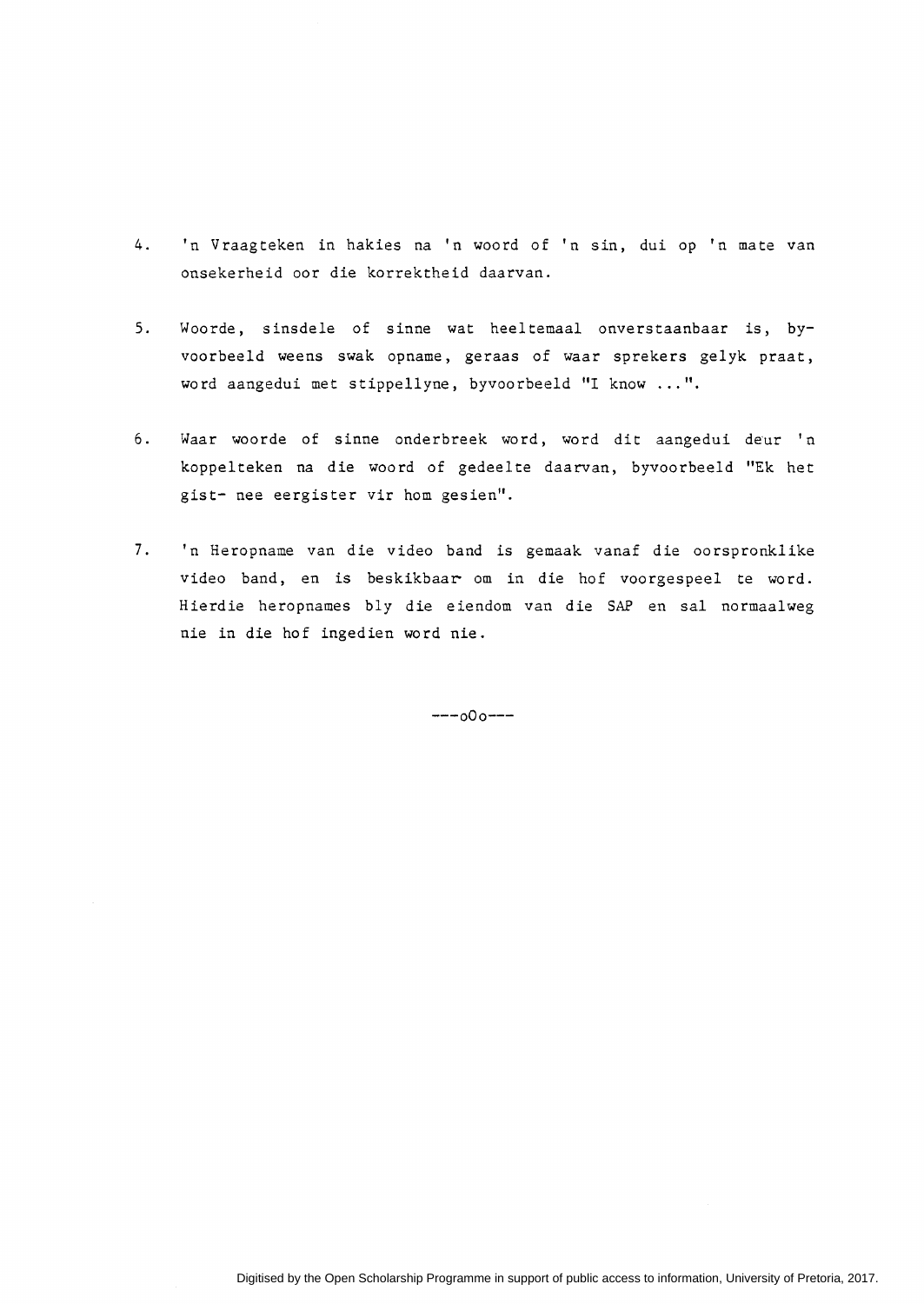#### ANTI-SAIC COMMITTEE

1983-01-23

A. Black youths males and females gather playing with a ball speaking Zulu - thereafter they marched in military style singing songs:

#### <u>Song 1</u>

(a) Sophinda sinqobe! Iyo haa! Sophinda sibuye! Iyo haa! Sophinde sibuye! Iyo haa! Uyacoka ... (inaudible)

> "We will overcome again! We will come back again! He is telling lies ... !

#### <u>Song 2</u>

(b) "U-i-Soja! Hayi! Hayi! Hayi! (b) ... Soldier! No! No! No!

The youths enter a building and sing songs whilst doing a rhythmic dance.

# Song 3

(c) (Zulu and Sotho) (inaudible) ... "South Africa! ... Thula Sisi! Thula sisi thula sisi! thula sisi! ... Nawe K D sohlangana ... South Africa! Nawe Mphephu sohlangana ... thina ngomkhonto owe sizwe! Thula mama! sohlangana ... u-Mandela e-South Africa!

(c) ... South Africa ... keep quiet, sister! Keep quiet! ..., And you K D! We will meet ...! South Africa! We'll meet ...! And you Mphephu, we'll meet ... ! ... we, with the Spear of the Nation! Be quiet, mother we'll ... Mandela in South Africa!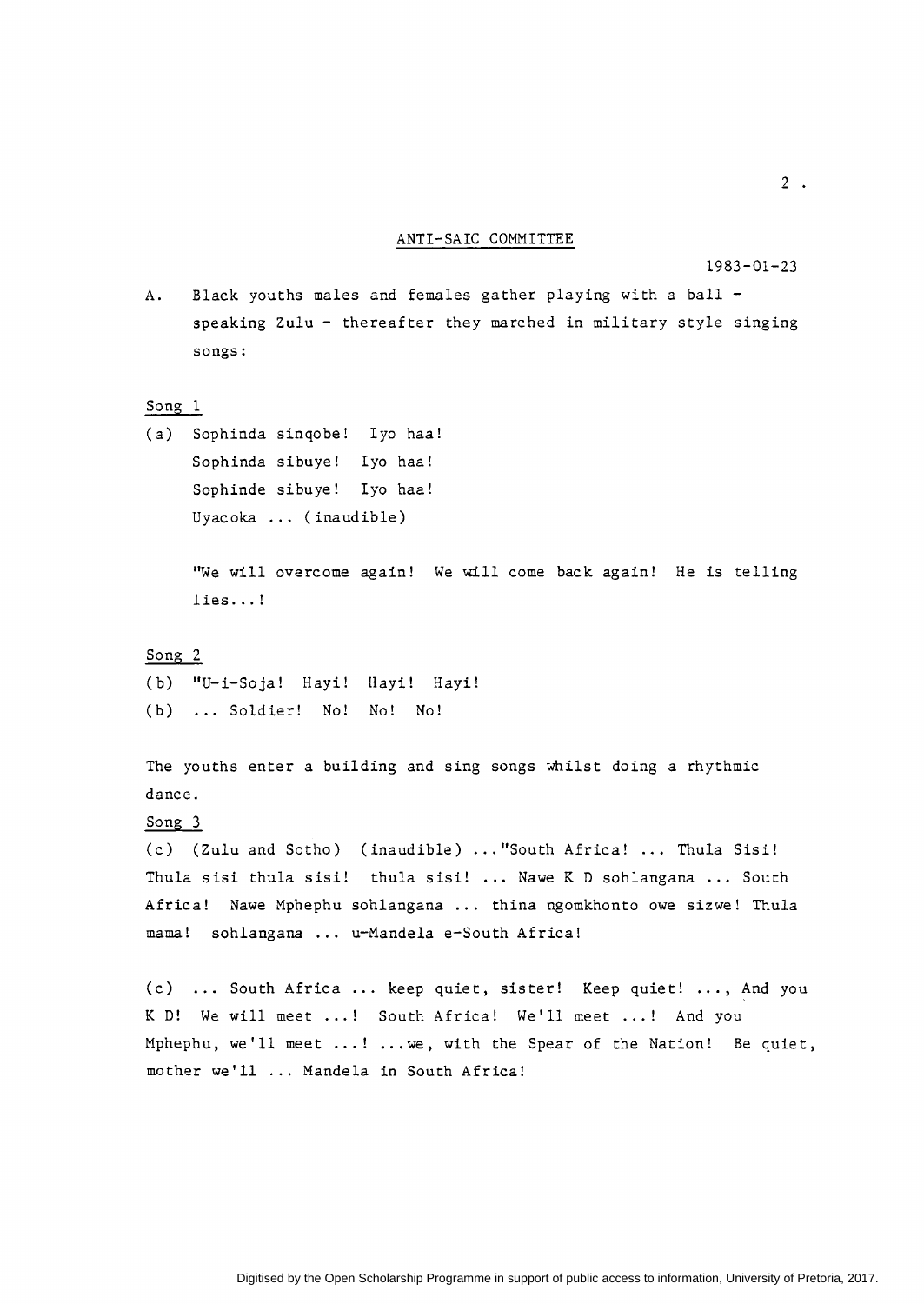Chant: Amandla Awethu x2 Mayibuye I'Afrika x2 I'Afrika Izwe Elethu Izwe Elethu I'Afrika An injury to one is an injury to all A dismissal to one is a dismissal to all (inaudible chant)

# Song 4

(d) ... Sobuya nayo! Sobuya nayo! (other words inaudible) ... U-Mandela! Sobuya, naye! Oh-Sobuya naye! Inkululeko! Sobuya nayo! Inkululeko! Sobuya nayo! ... (other words not clear).

(d) "...We will come back with it!... Mandela! We'll come back with him! Freedom! we'll come back with it! (other words not clear) AMANDLA! NGAWETHU.

Observation: AYCO and June 16 posters were visible inside the building. Youths march out of building singing songs.

#### Song 5:

(e) ... Sikhala ... ! Wena Botha! Wena Botha! ... (other words inaudible) Sikhala...!

(e) ... Crying ... You Botha! You Botha! (other words inaudible).

VIDEO INTERRUPTION whilst singing the following songs outside:

## Song 6:

(f) (words inaudible) ... Lucy Mvubelo ... (other words inaudible).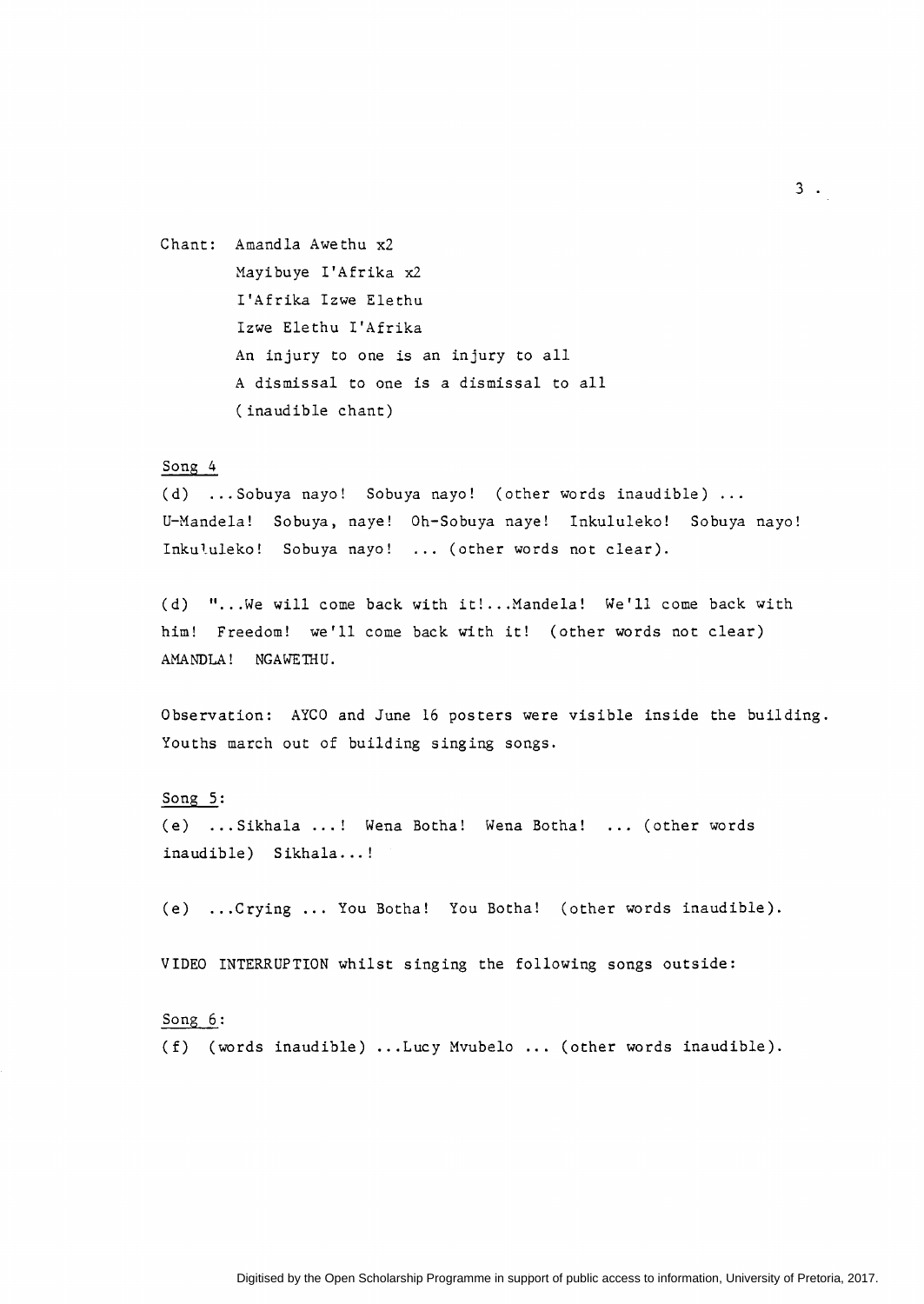```
PAGE 3: 
ANTI-SAIC COMMITTEE CONGRESS
```
- SONG S(E) Sikhala nje Sisemahlathini -1 Wena Botha Sifuna izwe Lethu  $X$  3
- TRANSLA= TION (E). As we are crying we are in the Bush You Botha, we want our Land  $X = \begin{pmatrix} 0 & X & 3 \\ 0 & X & 3 \end{pmatrix}$

VIDED INTERRUPTION WHILE SINGING THE FOLLOWING SONG OUTSIDE THE HALL  $-$ 

- SONG 6 (F) : Udlala Ngathi u Gatsha Buthelexi  $'$  x 4 Usutha Kakubi, Sesithi Mbambe Mbambe Udlala Ngathi u Lennox Sebe  $\lambda$ Usutha Kakubi, Sesithi Mbambe Mbambe )  $^\mathrm{X-4}$ Udlala Ngathi u Lucy Mvubelo  $\left( \right)$ Usutha Kakubi, Sesithi Mbambe Mbambe )  $^\mathrm{X}$  4
- TRANSLATION: Gatsha Buthelezi is playing about with us,  $\rightarrow$   $\rightarrow$ He is ungrateful, we say catch him, catch him )  $^{\mathrm{X}$  4 Lennox Sebe is playing about with us,  $\rightarrow$ He is ungrateful, we say catch him, catch him )  $^{\mathrm{X}$   $4}$ Lucy Mvubelo is playing about with us,  $\prime$  x 4 She is ungrateful, we say catch her, catch her)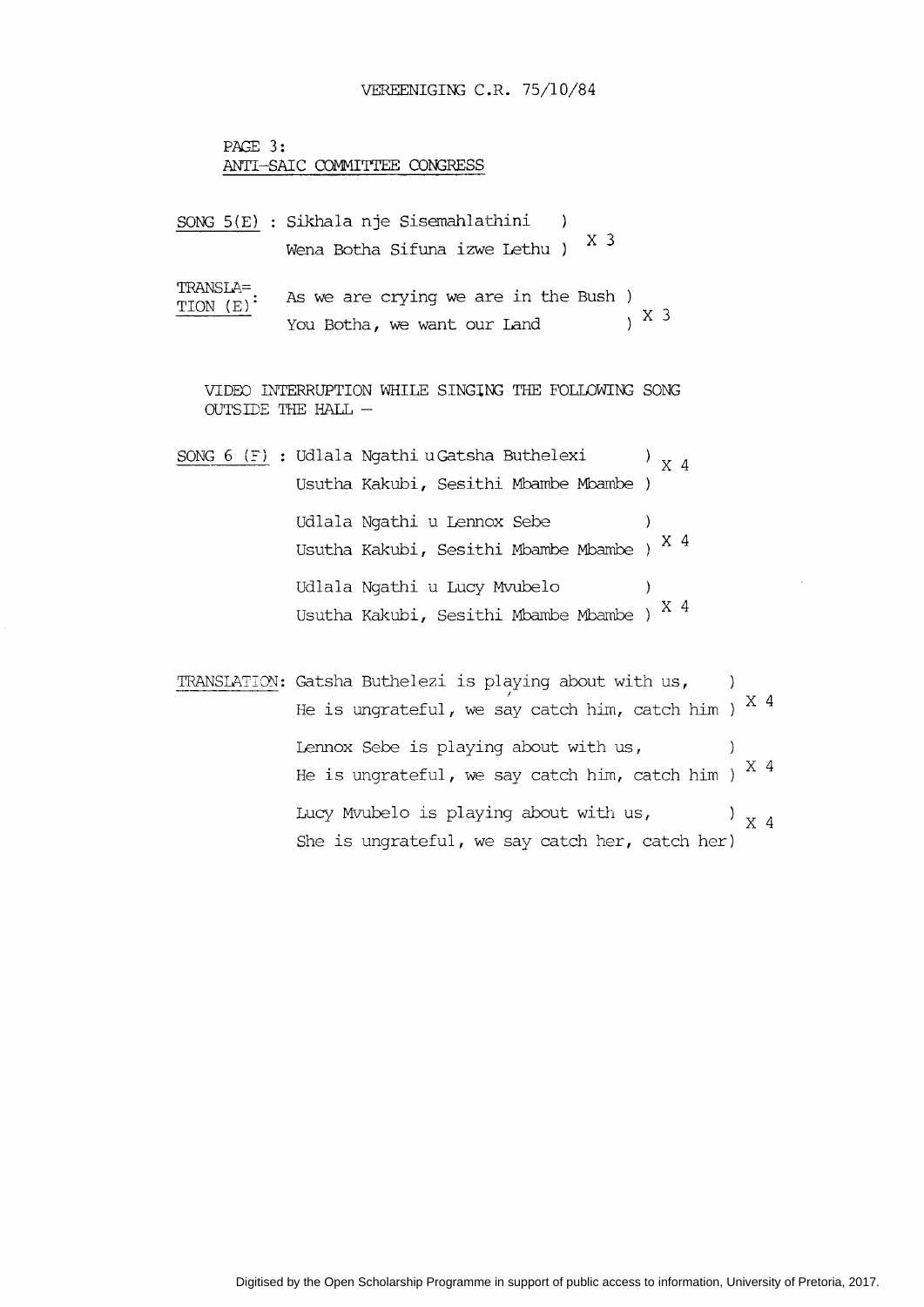Chants: AMANDLA! NGAWETHU! x2 Mayi buye I' Afrika x2 Oliver Tambo x2

(VIDEO INTERRUPTIONS) (AND INAUDIBLE, whilst unknown Black man talks in English) (not transcribed)

Video interruption black man speaking. Inaudible Sieri Derwarisse o

Alan BOESAK starts appearing without sound.

Alan BOESAK: ... "who contaminates you. It wears down your defences. 1H It makes easier those rationalisations for staying ~ inattdible). It makes you succeptable to the heathen and not so heathen persuasions that makes you succeptable to the heathen and not so heathen persuasions that<br>are at work within every system. It whets your appetite for power and the system may even allow you some petty victories, so now that you believe that you can actually beat it. And all the while it draws you closer, blunting your judgement and finally exposing your powerlessness, by joining the system to fight the system. And what you call, compromise for the sake of politics, is in actual fact selling out your principles, your ideals and the future of your children. And the labour party in doing this should have remembered Mrs Jansen. Who is Mrs Jansen? Where is Mrs Jansen today? And today we are saying to South Africa, we shall not do it. The dream of justice, and of a free nation, and of a humanised society did not die in Eshowe. The people who made those decisions in Eshowe never really understood this dream, have never really been part of this struggle. And our response to the crisis facing us today is a dialectical one. It is what I call the politics of refusal, which, has within it both the yes and the no! We must continue to struggle for liberation, for freedom and human dignity of all people in South Africa. And so while we say yes to the struggle we say no to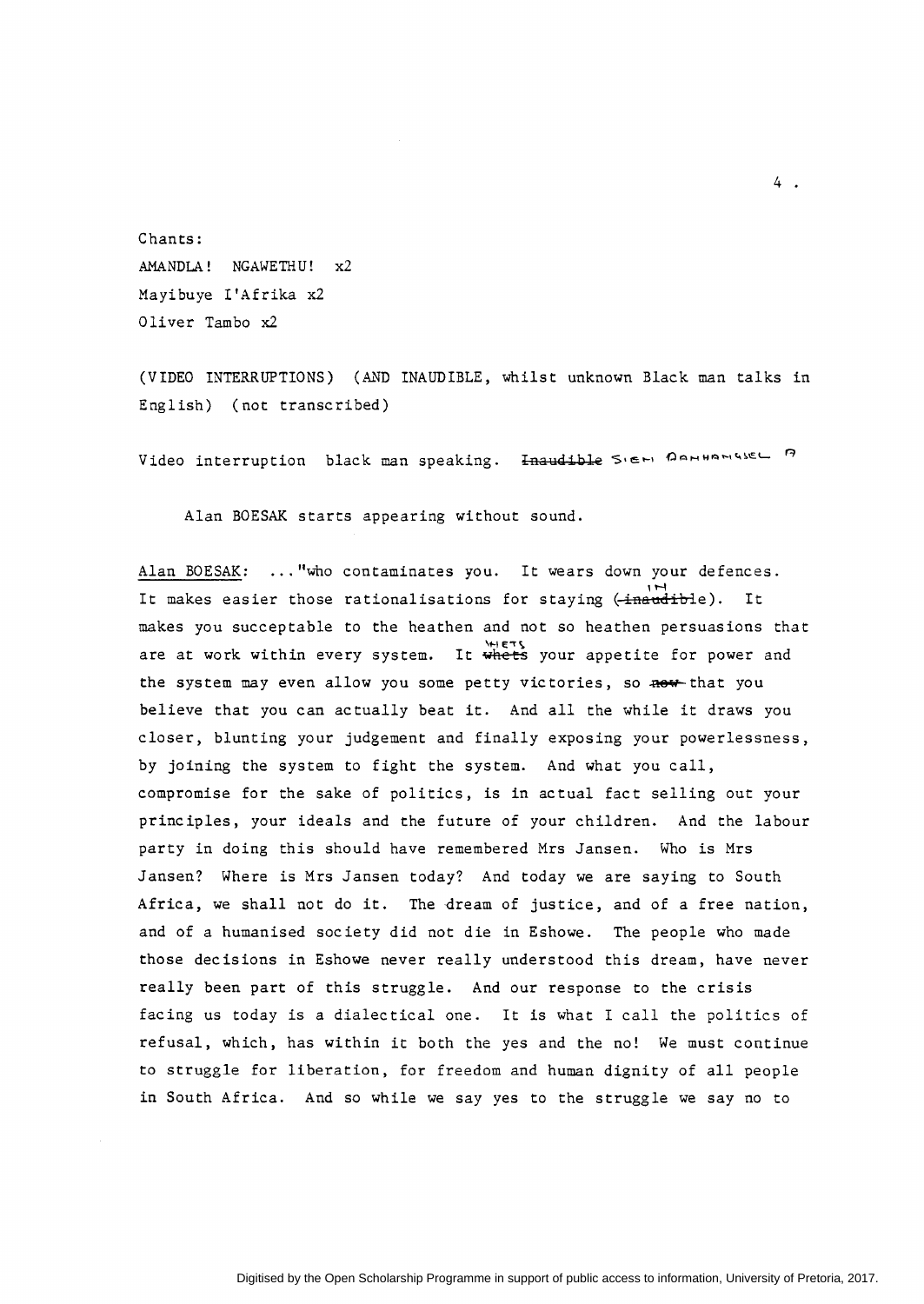(Video-interruption)

Unknown Black man speaking

....... hour can I join the UDF. Obviously you never go to the UDF as an individual, because that is a front what  $-$  what we must have chosen  $\dots$  the UDF is what about and that is that  $\dots$ . (interrup= tion). They won't be that scared because I have been from there onwards people say there is nothing else to do.

What as some of them kill themselves said that there is nothing else that they got to do actively. So this is the time when you as the students, you are given a challenge by the Koornhof Bills so that you can write now, and talk to people. This is already compaigned whereby our own ..... will talk to people and maintain that close contact with people and get answers from people so you can, we can understand what, what are the problems that our own people are facing.

So by taking the trouble to where it belongs are, because we have been taking it to the people and showing whoever want to show ..... Get the people who don't want all this constitution and the whole lot.

So local organisations and their struggles can be strengthened by, incor= porated by, incorporating a local demand on the signature of all .

..... I don't have the signature. All. But th- th-, this also this always a place left for each and every area organisation that operates in any part of the country, whereby we can boost our own ah demands there.

Lets say we  $-$  we  $-$  we get forms for the Alexandra Youth Congress, then we feel that we maybe we don't linking hands with another organisation (videointerruption) that would be ah-ah-ah-ah our main demand. Like for in= stance those slogan, the future belongs to us, so we can put any-any demand u-u under the streets that haven't been left for any demands that any organisation want.

Some of us (just) then approaches them. The approach used by different organisations and different areas could help to deter to them to their different conditions. Theory merely provides broad guidelines.

So some of the suggestions that have been made was number one training, there is a need to train volunteers, who would be assisting in the cor= rections of this nature.

The training should cover the following aspects firstly: Analysis of the constitution act. What do the consitution, I mean if you are collecting signatures, then you are going to tell that this is it and you want them to sign and to tell him that ah if he asked what am I signing for, you say in support of the UDF, in support of the UDF in what of the UDF in charge of the Koornhof Bills, if you have to charge of the constitution act.

Now if you don't know that, being the corrector. I am going to explain to people that are going to chase people away.

And ah in the signature campaign what is the meaning of of the signature campaign. Personal conduct and (interruption) ..... .

You should speak to people directly. There are numerous ways in which people can be spoken to. However, speaking to people in their houses is the most effective way and would produce the better results.

Now this are not ..... collecting signatures at churches, at soccer stadiums, shopping centres, public meetings, etc.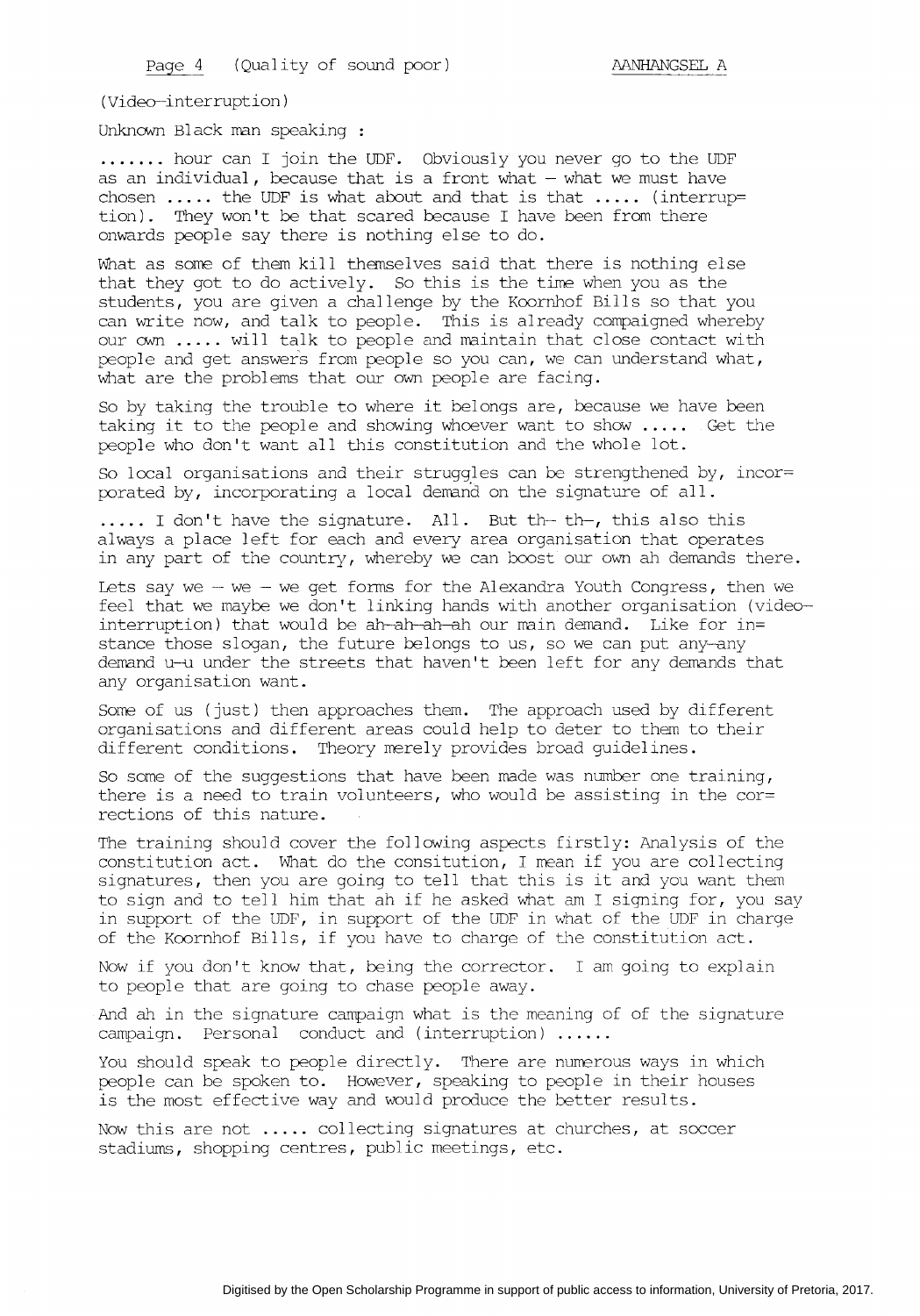$4(h)$ 

Your ..... of educating of education hightening our ..... and organising should be upper most in our minds whenever we are meeting the people.

So comrades that, that is the .... so far.

But now I would like to go further on the million signature. Going ..... it the campaign itself, the people, or the UDF which is you, decided on the campaign so that we are not going to give all those forms for any authority, or whatsoever, we are not going to (take them to Pretoria). This is but a petition but its just a matter of (work). We can now that at least we have spoken to one million people on the constitution act on the Koornhof Bills and so on.

So that by no means is going to be given to Pretoria, so that (video interruption) ....... .

So that it has to depend on you activists, the young ones because most of the time you have people say that ah we are tired of meetings, meetings, we want to participate actively or work harder, you know that we people .......

So this is the challenge, this is the type we are, you have the activities you will be talking to people, asking them what ah if they do understand the Koornhof Bills, the constitution and everything. Then you will also gain some experience in the activities of ... Now you got people who will also going to ask you some questions, any question whatsoever, so this is the time where we are going to get experience from the people, that we get the questions from ........ (interruption) .

...... what I am saying. As I have mentioned specific objectives ah the education the aim of of of the campaign ...... so the other party, in telling lies on the activists because if by orders I think that is when the constitution now is well in practise, the elections for the tricameral parliament, if that time arrives and we have told ourselves that (inaudi= ble) corrective. (video interruption) ....... These indicated clearly that the people that ......... order people. So it was ..... order people, you said rather reducing the rent that you have promised to do, the ..... is now planning a casino in Soweto, ....... .

So that is some of the ways or some of the things that our ........ . other than the constitution.

How can the UDF ..... while we campaign and also how all of you can be threatened by the campaign (interruption)

I would like us to discuss in the commission the role of .............. some ....................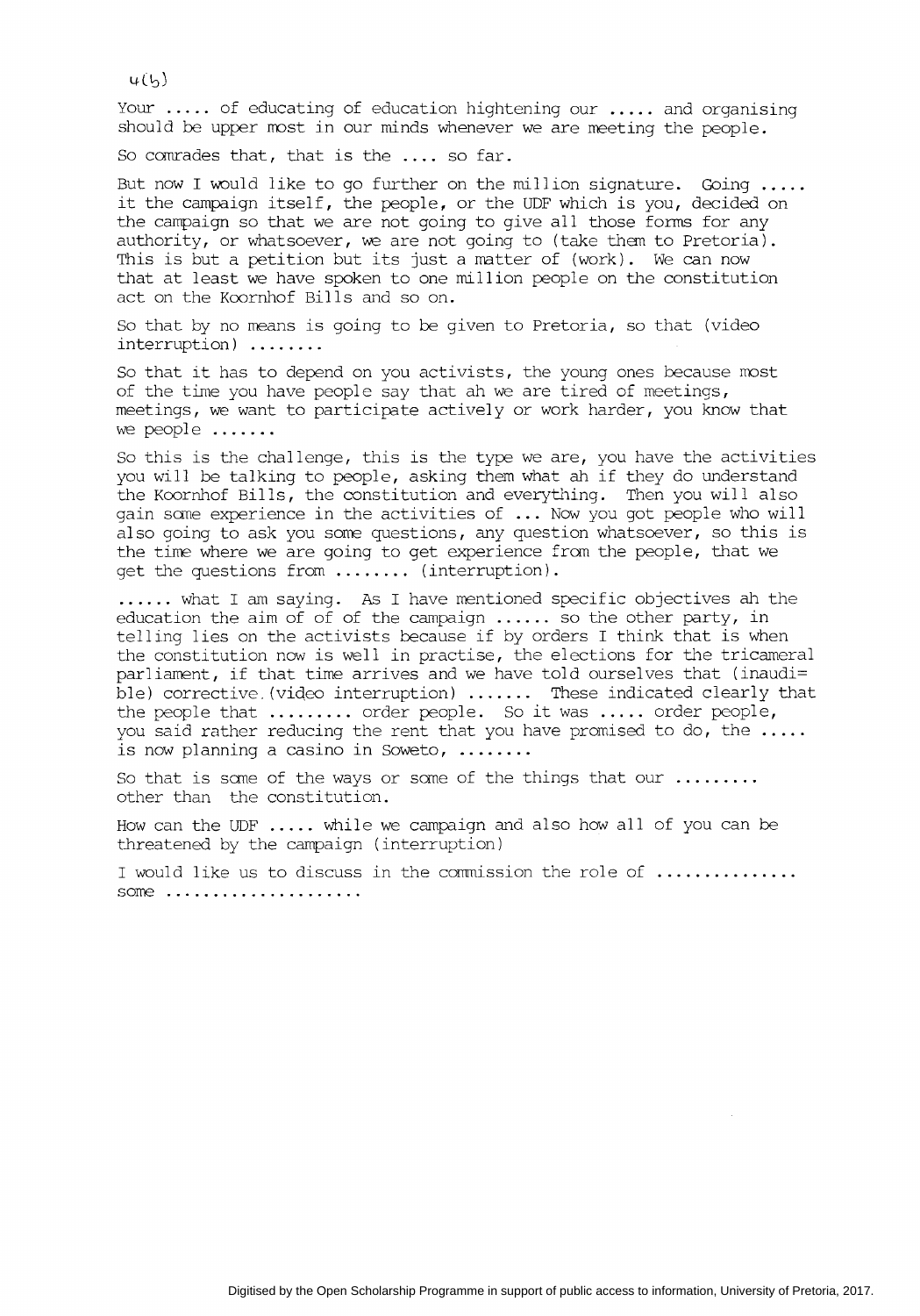apartheid, racial segregation and economic exploitation of the oppressed masses in South Africa. (Audience applause!)

'We must continue to work for a safe and secure future for our children and for a society where they will no longer be infected by the poison of racism. So while we say yes to a future built on genuine peace and justice, we say no to building that future on the participation in greed, exploitation and the narrow little nationalism that carry within themselves the seeds of their destruction.

We must refuse to let our children die in a war, which is being waged for the protection of apartheid and South Africa's new colonialist designs in Namibia and for frustrating the votes of the Namibian people for freedom and democracy and genuine peace. (Audience applause.)

"This is the politics of refusal. And it is the only dignified response black people can give in this situation. And in order to do this Mr Chairman, brothers and sisters, we need a united front. Most of the Christian churches and all of the democratic-minded organisations in our communities have unequivocally rejected the proposals of the presidents council, and our participation in them. We are all committed to a struggle for a non-racial open democratic South Africa. A unitary state with one nation, in which all the people will have the rights accorded them, not by a government, but by ordination of Almighty God himself. And this we will fight for. And there is no reason, therefore, why Christians and civic associations, or trade unions, student organisations, sport bodies, should not unite on this issue. Pool our resources. (Audience applause) and inform the people of the fraud that is about to be perpetrated in their name, and on the day of the election expose these plans for what they are. I know we can do it. You have shown that we can do it, and we shall do it again. (applause)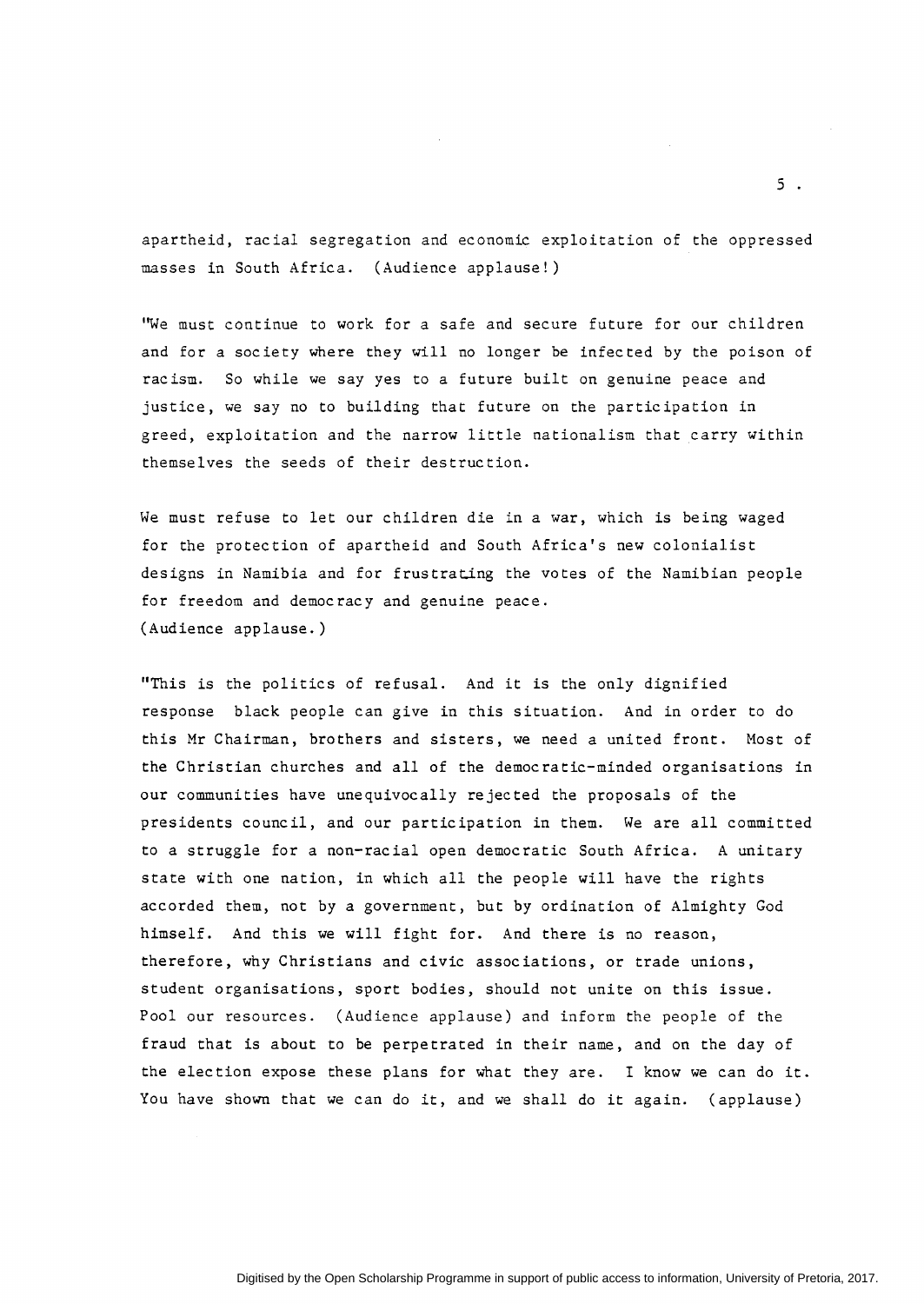Mayibuye -  $I-Afrika - x 2$ (inaudible) AMANDLA! AWETHU!

# Cassim SALOJEE?  $*$

(Inaudible) ... noted the satisfaction, that all the genuine leaders of the oppressed people of South Africa, have totally rejected the proposed constitutional plans. The so-called National People's Party, in the South African Indian C ouncil, which is supposed to have supported them, is rejected by the Indian communities stop. Over 90% of the Indian people have boycotted  $\dots$  the elections to the councils (INAUDIBLE) (AUDIENCE APPLAUSE)

(VIDEO INTERRUPTION)

Unknown Journalist: "(Inaudible)... Gqweta, president of the South African Allied Workers Union". Audience applause.

Thosamile GQWETA: "Uh, we have every reason to be racist, if we were to adhere to the wishes of the government, which has deployed us throughout the country, on the basis of race and colour. But we say, in essence and in principle, we are fighting for total non-racialism in South Africa. We are going to go back for instance, to the early SO's, when the Congress Alliance sat down in 1955 and adopted the Freedom Charter, as a basis on which we are going to fight for our liberation. It was never a dogma at any event. It is the most comprehensive document that has ever been formed in South Africa, which accommodates Blacks, Whites, Coloureds and Indians and I have never heard of any other document, which has been able to emerge and uh, lay down the principles which were laid by the Freedom Charter. Uh, we are presently calling upon all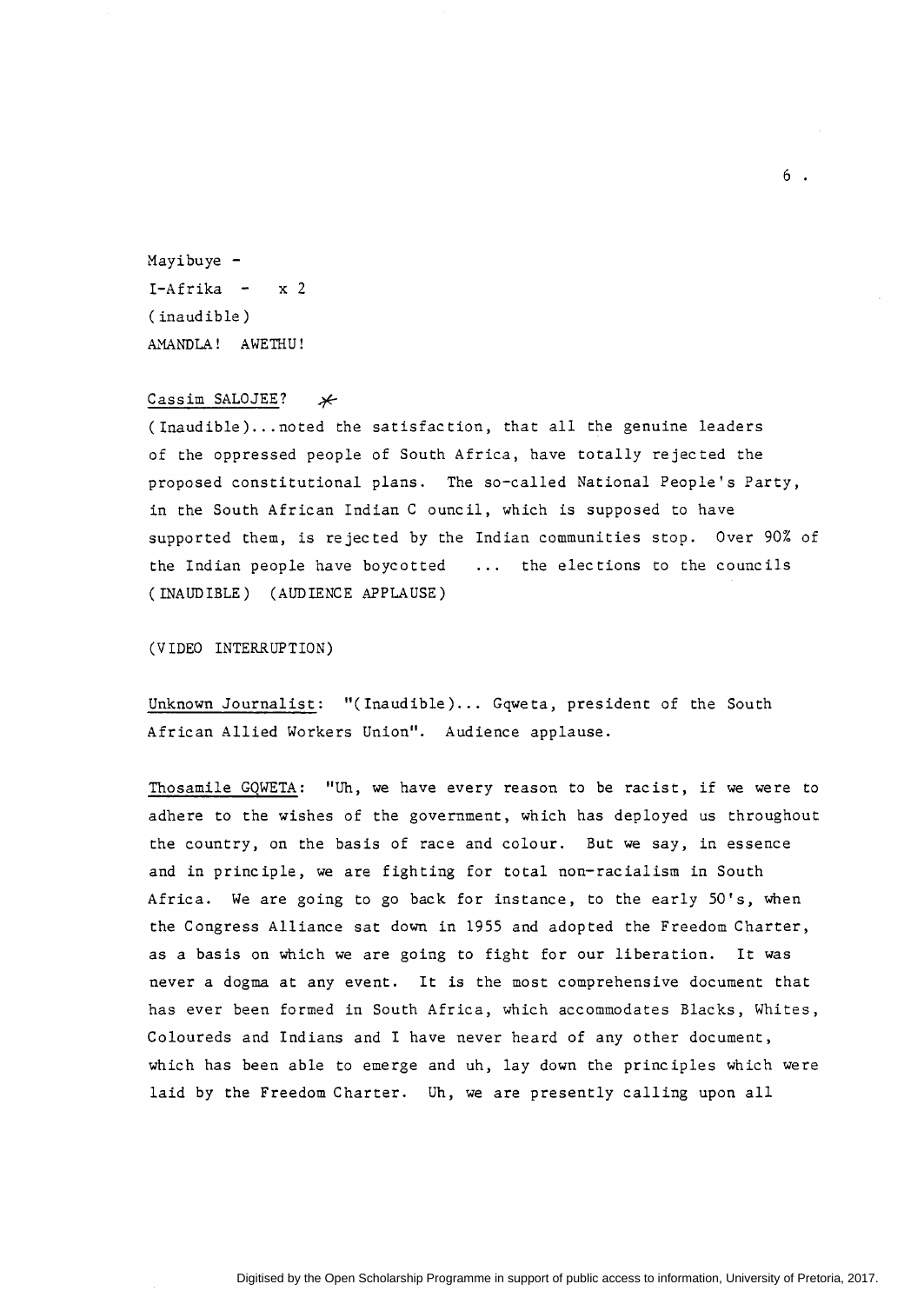South Africans, or we can say, it is these organisations which formed the Congress Alliance in 1955, that are not among our midst today. But we can never say we are going to stop there, and do nothing about it. It is our duty, it is our task as we, as we are doing now, to try and revive our political organisations, to try and form some new political organisations, in order to accommodate in and order to uh, rub shoulders with other struggles which are being waged by other organisations in the country. Comrades the progressive and freedom conscious commitment of the oppressed and exploited masses of our people, as epitomized by the memberships of our various organisations, is our invisible weapon, against uh, exploitation and oppression. Uh, we must remember that, it is this very same consciousness that has enabled many nations throughout the world and even here on the African continent, eh, to achieve their liberation and we must never have any doubt in our minds, that this very same consciousness, shall also enable us to withstand the South African government, oppressive (inaudible) laws (VIDEO INTERRUPTION) uh with those few words, I would love to say thank you to everybody who has so patiently listened to my short and inexperienced speech. Amandla  $-$  A  $x$  1  $NGAWETHU - B$ 

## Paul DAVID interviewing Prof. Gerry COOVADIA:

"Uh Professor Gerry COOVADIA, you're the acting uh, President of the Natal Indian Congress and yesterday you delivered a very interesting paper on the Presidents Council's uh, proposals. Now, for the purpose of this interview could you just repeat why the Natal Indian Congress has rejected the P.C. - proposals?

Jerry COOVADIA: "The Natal Indian Congress has very clear reasons for rejecting these fraudulent proposals. We reject them on three different levels. We believe there are certain fundamental criticisms directed against these, uh, proposals, which compel us, as democrats believing in

7 •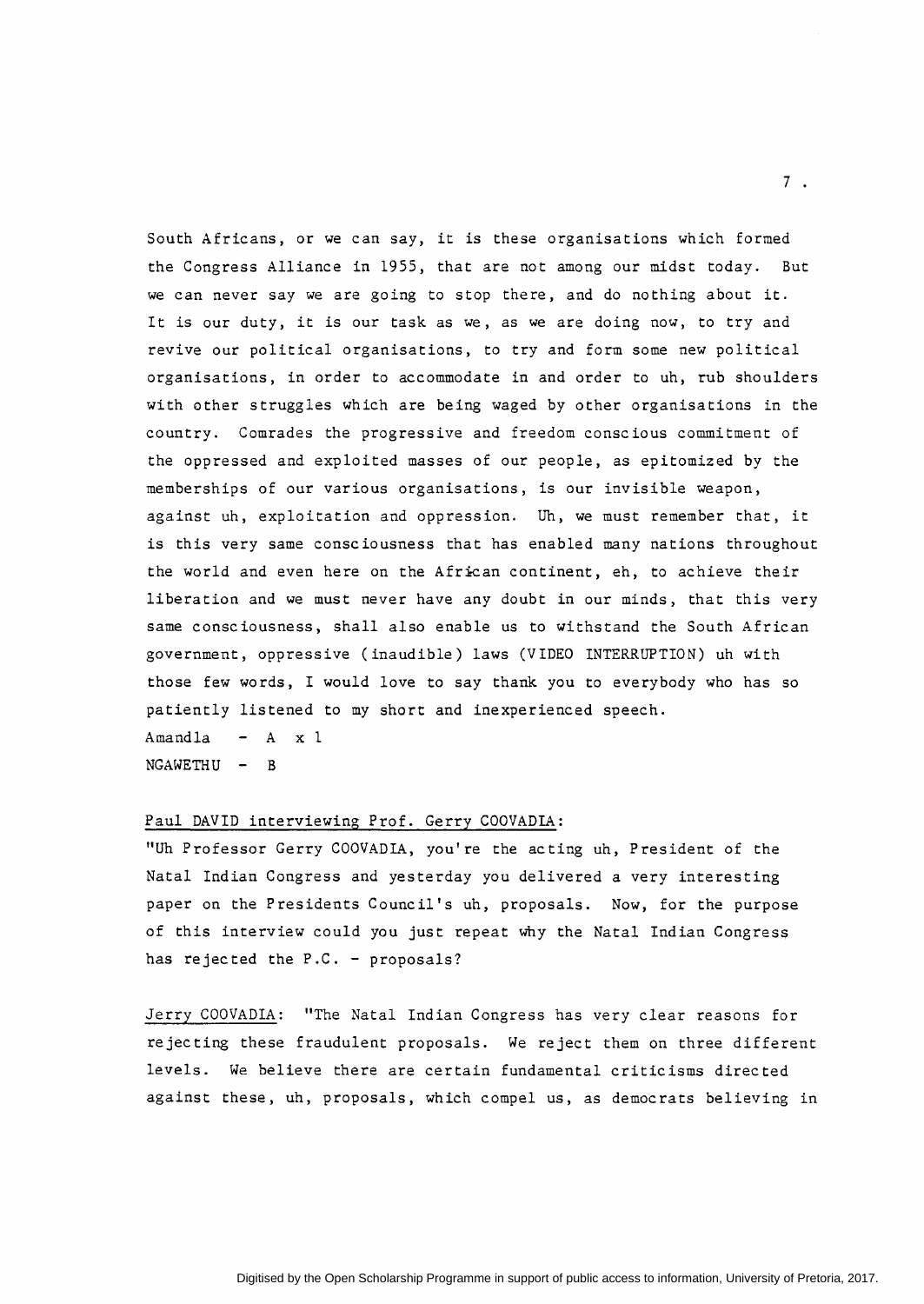a democratic society, to reject these proposals. There are second level criticisms, which are of a major nature, and there are third level criticisms which are slightly less important, and are of a more structural nature.

I won't deal with the structural criticisms, except to say that they are devoid of any power for Coloured and Indian people within the tricameral arrangement of parliament. Coming to the fundamental reasons, which we believe are the most important. The first point is that, we understand democracy to mean that the will of the people must be expressed in terms of who should represent them, that how they should be governed and thirdly, what the allocation of the resources in the country should be, especially that it should be, for the development of all the people in this country. (SOUND INTERRUPTION) ... first foremost and principle. Second fundamental criticism for our rejecting the proposals, are then in fact recognise and make a fetish of racism and ethnicity and they not only entrench apartheid but they consolidate apartheid by bringing in Indians and Coloureds, and thereby expanding the base of oppression. The third reason, is that we believe that, uh, current dispensations make no serious effort at redressing uh, long range of social and economic disabilities, that people suffer and they suffer because of the policy of expropriation which have been perpetrated on black people throughout the ages."

Paul DAVID: " (inaudible) ... there are some uh, people who accuse the Natal Indian Congress of adopting a boycottist attitude What is your answer to such accusations?"

Jerry COOVADIA: "Those accusations are absolutely false. They simply do not understand the history of our Movement. We have always been willing to negotiate. We are willing to negotiate now. We are not uh, boycotters on principle. We adopt the boycott tactic, when the State is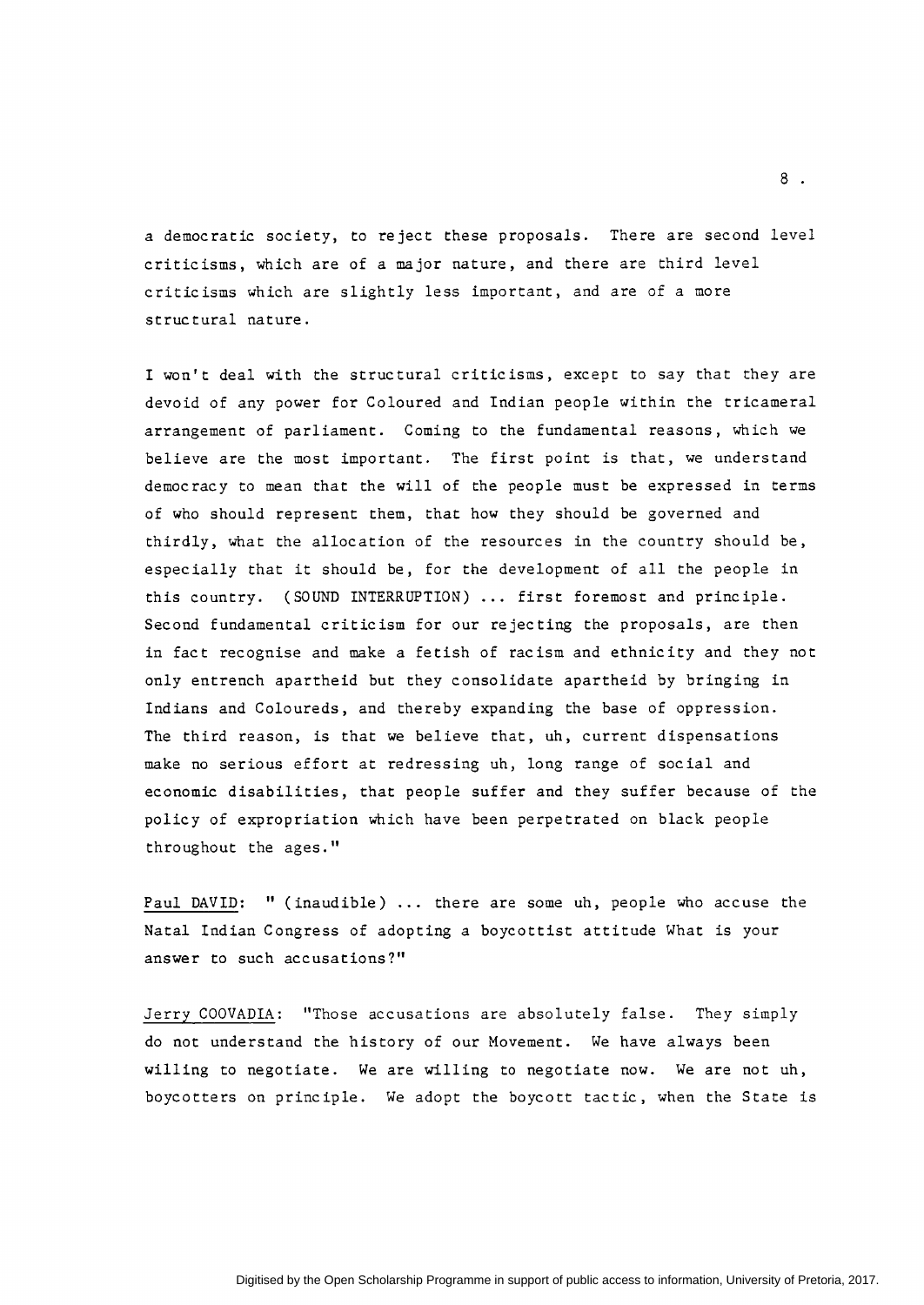very repressive. When they practice violence and they deceit on us, when there is no other option left, we don't see our way around participating in the set of institutions, by participating in them which would subjugate our people further. So it is not a matter of principle, it is decided upon by the necessity of the occasion."

Paul DAVID: "Uhm, Mr Samson NDOU is the president of GAWU and he is an executive member of the Transvaal Anti-SAIC Committee. In this conference developed that the proposals affect Indians, Coloureds and Africans, and a point was made that increased power for Council's, is really the new deal, for the African sector of the uh, population. Do you think that the Urban African will oppose the new dispensation?"

Samson NDOU: "Uhm, I understand that question very well. The, the, the African people, let's say the people in this country are opposed to all types of uh oppressive legislation. And clearly they will continue doing so, they won't welcome back that type of legislation."

Paul DAVID: "Have you any thoughts about what form the opposition might take?"

Samson NDOU: "Uhm, well uh, that would be uh, a dicey question you know, uh, the people will decide, you know, what form, but uh, I think they will just continue as they were doing before"

Paul DAVID: "And uh, that will have to be worked out by them."

Paul DAVID: "Uh, I'm Paul DAVID and we have here this afternoon Dr BOESAK. It was a great pleasure listening to you speak. You're very well received Dr BOESAK, and because of your speech, uh, certain very crucial aspects come to light. I'd like to ask you uh, a few questions about some of the points that you raised. Firstly, what do you think of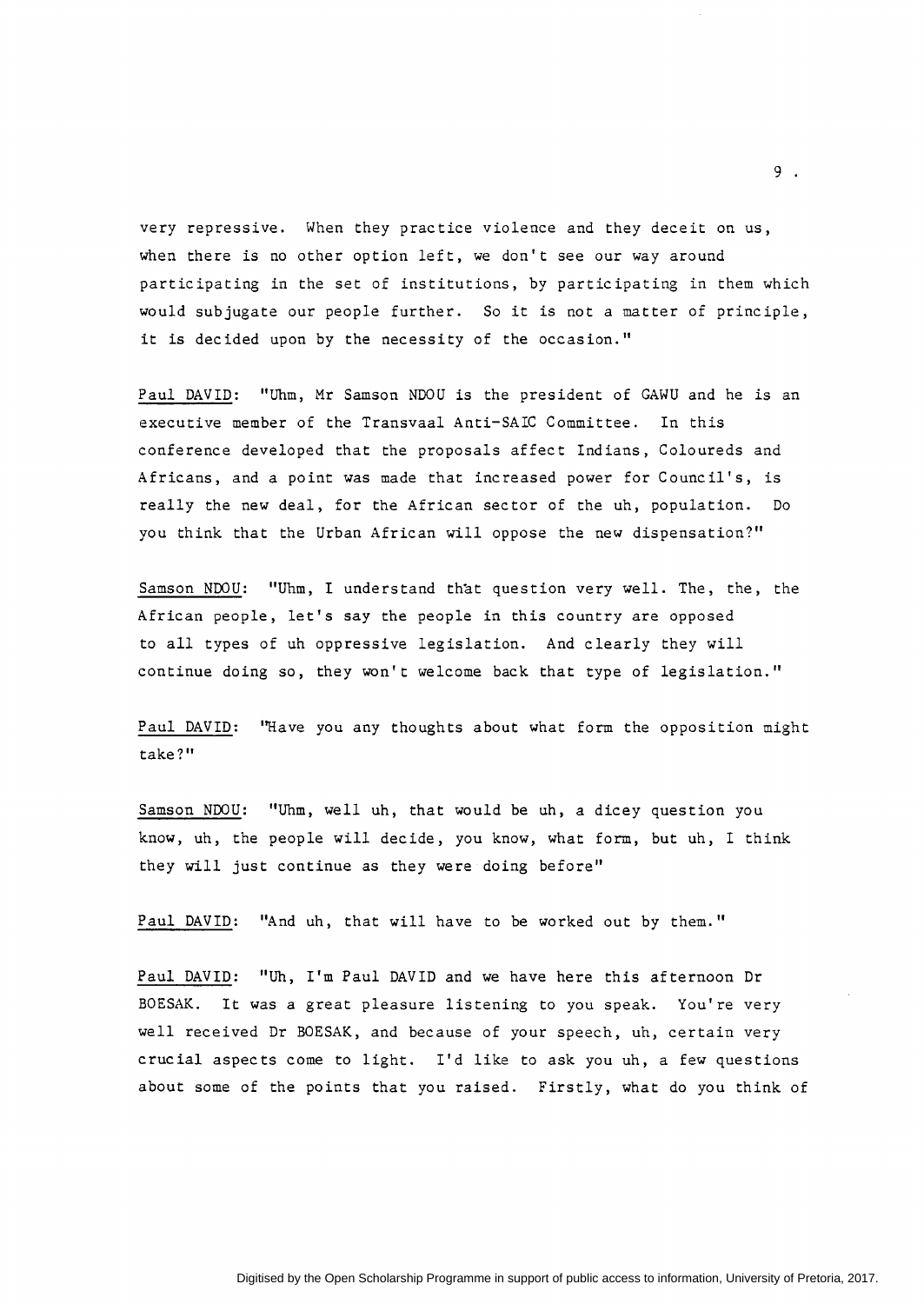the Labour Party's decision to participate in the government's constitutional proposals?"

DR BOESAK: "Well I think that the Labour Party's decision constitutes uh, a sell-out of, of, of the principles that, uh, they said they were standing for, uh. I am absolutely sure that in taking that decision, they do not represent, uh, the, the population at all, they, they will prove *to* have only a very insignificantly following, if, if I think they should take the opportunity to go around the country and, and, talk to people. I, I, I believe that, that the decision is politically wrong, and they are going into the system, where it will bolster apartheid instead of making, uh, dealing possibilities for, for undermining it. And I think the decision is, it is morally absolutely wrong. And, and on these reasons I, for, these reasons I think people aught to uh, reject them."

Paul DAVID: "Do you think in any way, the Labour Party's decision, uh, is a set back for the forces of the uh, opposition, to the uh, President Council's proposals?"

Alan BOESAK: "Oh, I think that the Labour Party's decision may have caused initial confusion in the minds of people, uh, because of the ploy that the Labour Party has been using. Using the, the, uh, I mean the words like the oppressed masses, working for one man one vote and unitary state, and people would think, maybe this is a way to get to those goals. But I don't believe that the confusion will reign for, for any long term in our communities. And therefore uh, I do not think it so much a set back for the opposition forces, because the Labour Party, has never really been seen as a genuine democratically motivated opposition force."

Paul DAVID: "In the so-called Coloured area, uhm, there are no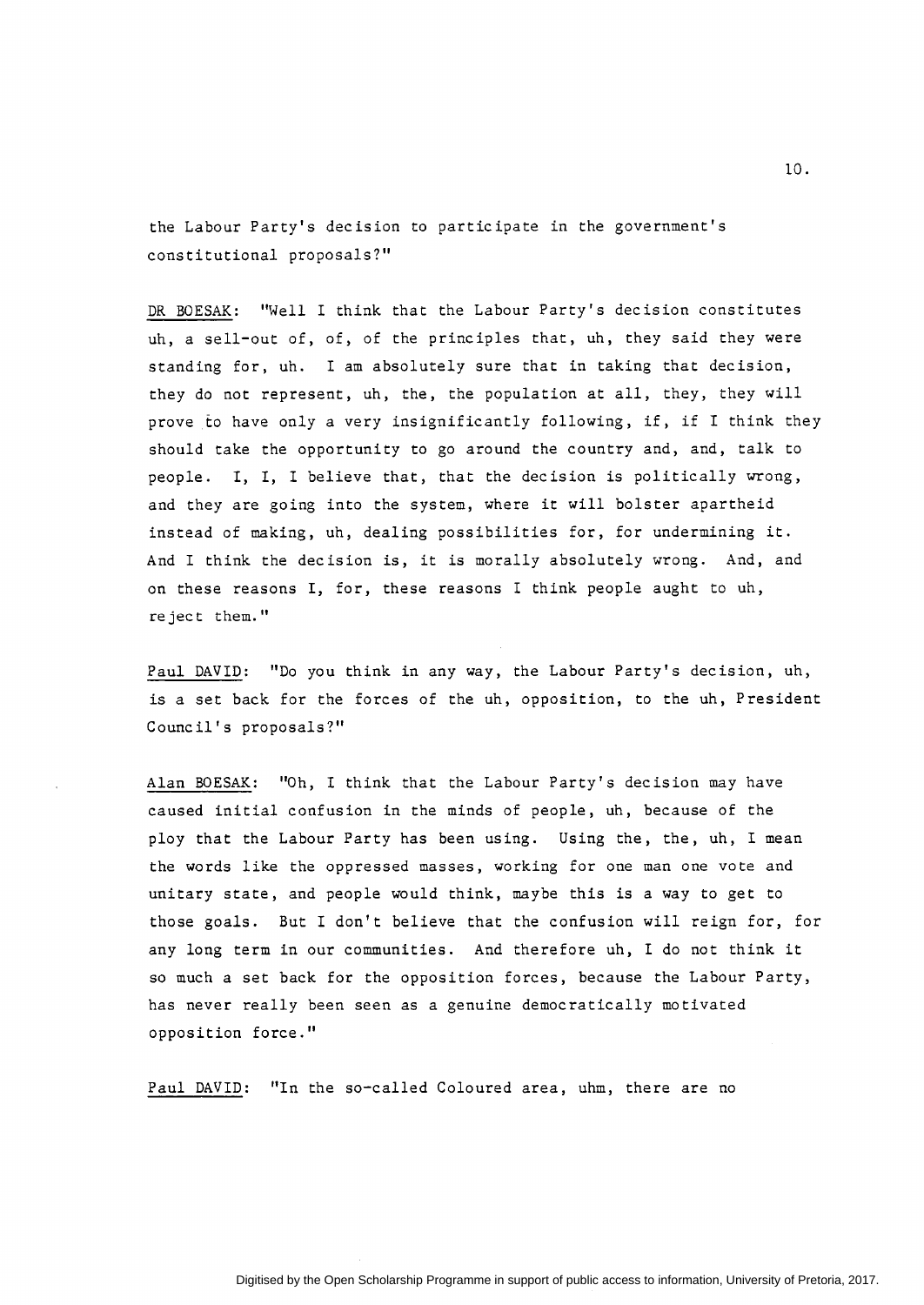political organisations except, the Labour Party. Who then do you think should spearhead the Anti-President's Council proposals campaign in these areas?"

Alan BOESAK: "Oh, I think again, we do not have a political organisation in the community, simply because we believe that the formation of a political organisation right now, within this present context, would at some point or another mean uh collaborating with the system. We're not interested in that, and so what we have formed is community organisations, sports organisations and those are the organisations again, together with churches, and student bodies, or who would be spear-heading this campaign."

Paul DAVID: "In the Transvaal for example, uhm, Ad-Hoc Anti-PC Committee has already been formed, we heard Dr MOHAMMED this afternoon, talk about this. Do you think such committees should be formed in the Coloured community, communities nationwide?"

Alan BOESAK: "That is a possibility, this is a possibility. And Uh, again it is not for me to decide, but uh, similar meetings like this one, will certainly be held in Cape Town, and in this meetings, at meetings like that, whether people must these decisions."

PROF ISMAEL MOHAMMED: "We the Ad-hoc Anti-President Council Committee, salute the Anti-SAIC on its overwhelming success in exposing the SAIC, and other bureaucratic structures of the apartheid regime. The Transvaal Anti-SAIC Committee has played a magnificent role in deepening the consciousness of the oppressed people and increasing our commitment to work towards change. We wish you every success in the congress and we re-affirm our commitment to struggle towards achieving our common ideals for a truly free, non-racial and democratic South Africa. That is the message from the Ad-hoc Anti-President Council Committee."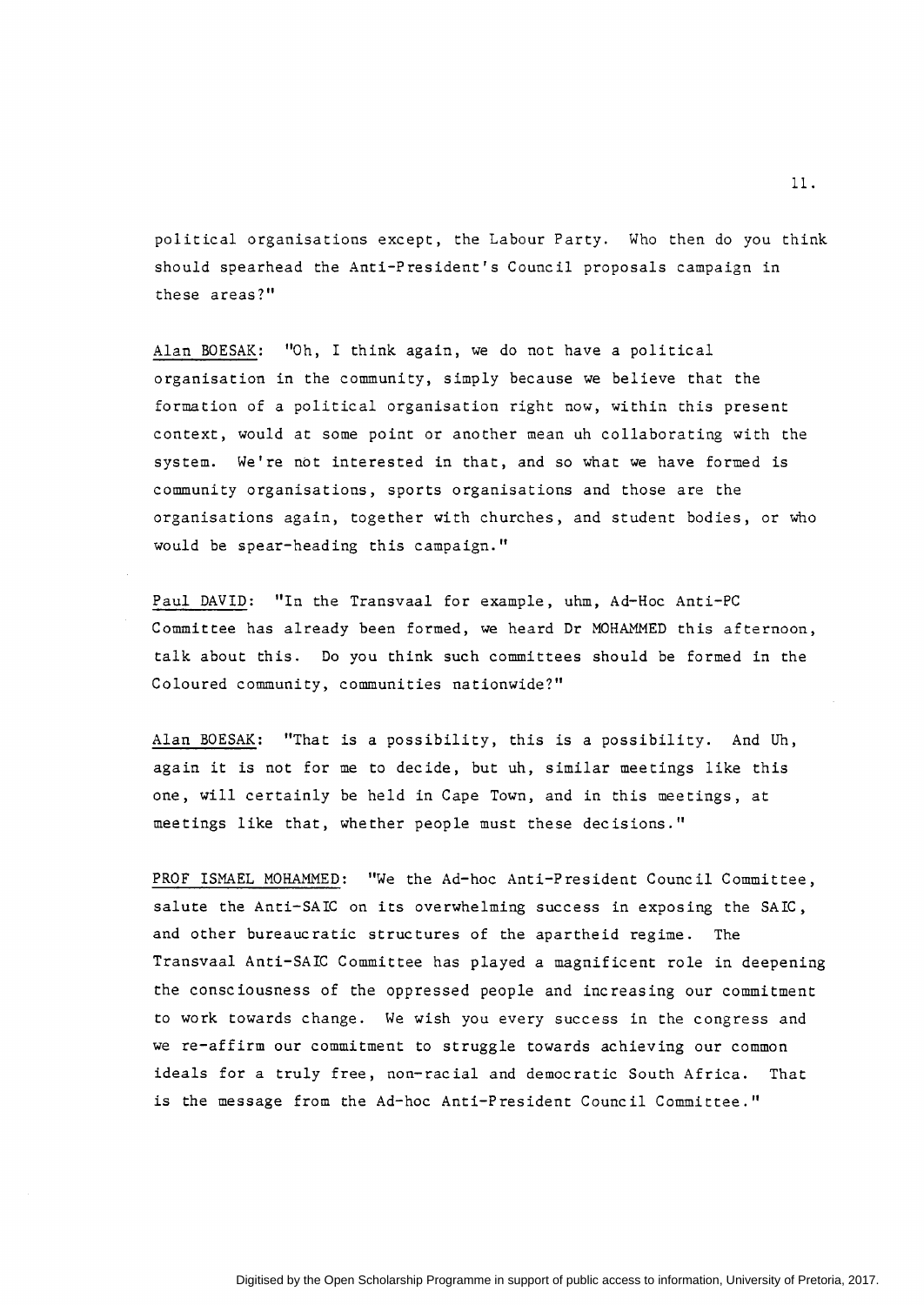(POSTER OF MOLVI SALOJEE, PAST PRESIDENT OF THE TIC APPEARS ON SCHREEN) *r-*

Dr R A M SALOJEE (TIC): "May I ask all of you to stand in silence, for the late Molvi SALOJEE.

Dr E E JASSAT: Mr Chairman, Helen JOSEPH, Dr BOESAK, Mr Thomazile GQWETA, delegates from the Transvaal and our fraternal delegates from Cape Town, the Cape Province and Natal, I would like to welcome you to this, the first congress of the Transvaal Anti-SAIC Committee. The news you heard a little while ago has upset many of us, it has stunned me. Molvi SALOJEE, was my mentor, my guide and has inspired me. On Wednessday after he had come out of the intensive care unit, I went to see him, and he was not concerned ahout his own health. He wanted to know how the plans for the conference were progressing. He asked me to convey his best wishes to this meeting. He said laughingly that uh, forces greater than him, have confined him to a bed, and that he would not be able to attend this meeting in Selbourne hall. He joked about it. He looked well and we thought, and I thought he was well on the way to progress. Unfortunately he has been taken away from us. The tragedy of the situation is that many gallant men, like Molvi SALOJEE and others, have been taken away from us. Some by God, others by forces that dominate and run this country. It is a tragedy that they have not seen the liberation of our people."

 $*$ 

Unknown female: "Mr M J PATEL, the executive member of the Transvaal Anti-SAIC Committee, felt that the new political situation, required an organisation which is mass-based and which would actively incorporate the mass of the people, as opposed to a committee which does not incorporate the mass of the community in decision making. Therefore he called for the revival of the Transvaal Indian Congress. These were some of the responses, following his paper."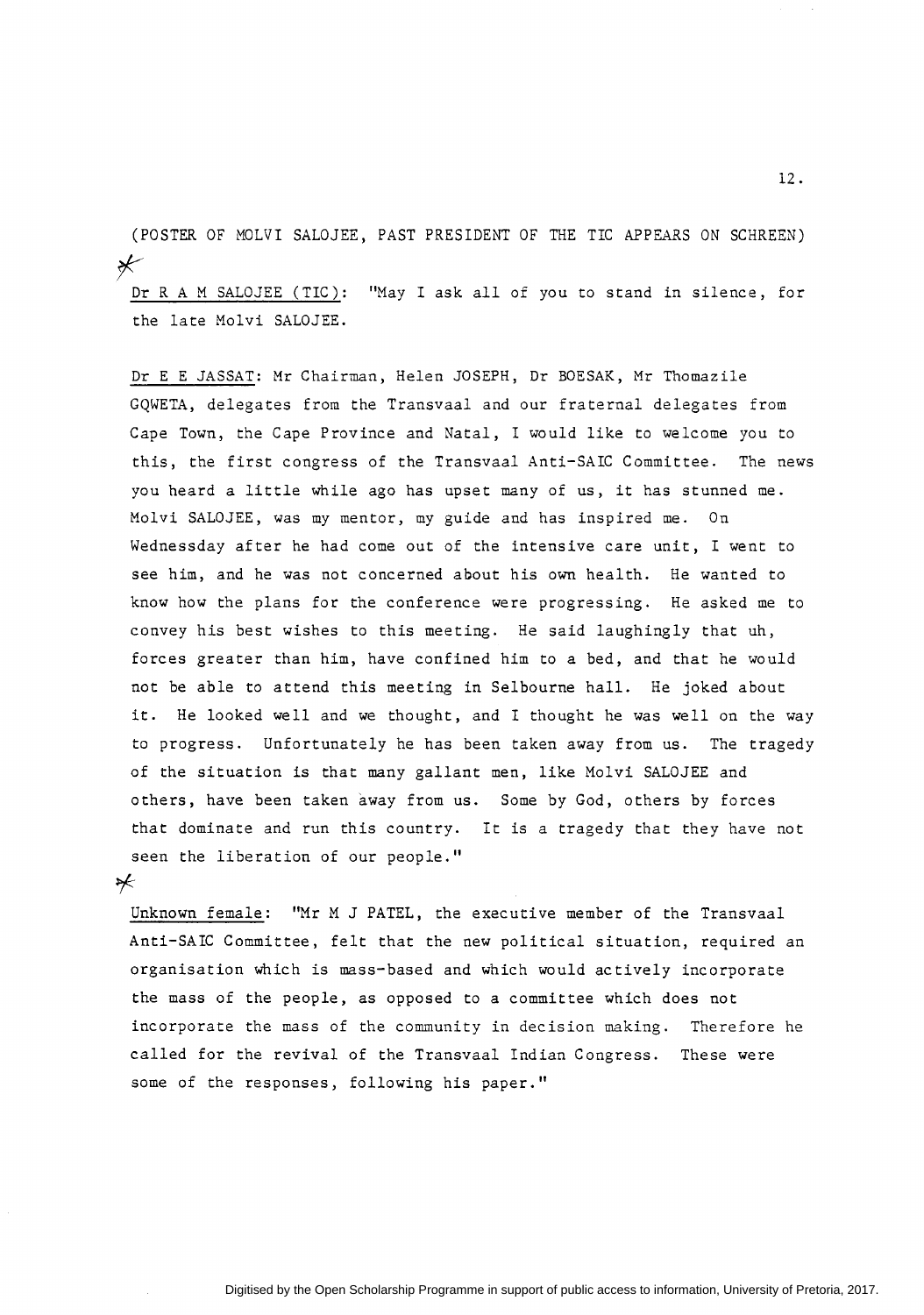Unknown Indian male - (POOR SOUND) "(inaudible) ... and in order to make the struggle a success. It is quite important that our organisation (inaudible) ... that will put forward our viewpoint (inaudible) ... to protect the (inaudible) ... The transvaal Indian Congress (inaudible) *•\*'* II

(APPLAUSE)

Rabbi BAGWANDEEN- stands up and addresses the delegation: "(inaudible) is unanimous about the formation of the TIC, fourthly, and that we  $\cdots$ did call upon your (inaudible) to call a meeting within the next (inaudible) ... I would, I would suggest to the chairman, that the Transvaal should table a motion in order to give this meeting direction and to get moving, to get moving with the matter."

Unknown Indian Male: "(inaudible) that this conference of the Transvaal Anti-SAIC requests the Transvaal Anti-SAIC Committee to contact previous officials of the Transvaal Indian Congress with a view to call a public meeting to resuscitate the Transvaal Indian Congress within the next two months. I hope I find the support (inaudible)."

Delegates vote.

Cassim SALOJEE: "(inaudible) . . . the former members of the Transvaal Indian Congress. (Audience applause). I take it that (inaudible) unanimous decision, (inaudible) ..."

Indian male: "(inaudible) ... a seperate body, I object to Indian, I object to Coloured, I object to White, I object to Black (inaudible) to create a new body, uh, which is united, then I would opt (inaudible) ... "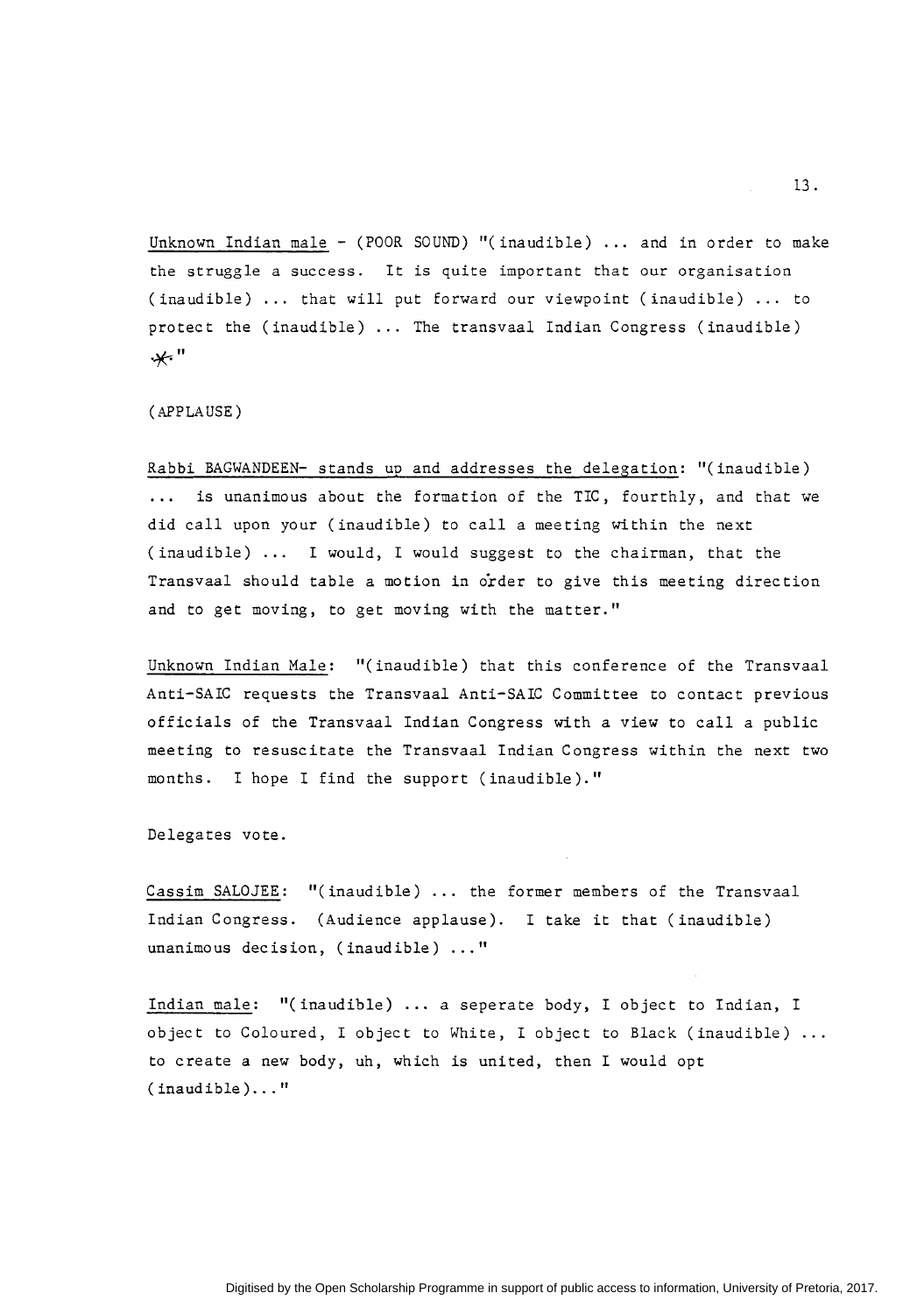Samson NDOU: "(inaudible) ... everybody here in the conference prove beyond no reasonable doubt, that they want the revival of the TIC, and uh, one man decided to come up against it. (inaudible) ... eh most of (inaudible) we revived the Transvaal Indian Congress (inaudible) but I want to remind everybody here, this afternoon that TIC eh, is not a tribal organisation. (Applause) (Inaudible) ... which was a part of the Congress Alliance. (Applause) (Inaudible)  $\ldots$  Revival of TIC is a revival of the people's organisation. (Applause) (inaudible)"

Paul DAVID: "(inaudible) ... there was a far-reaching decision to resuscitate the Transvaal Indian Congress. What is your attitude to uh, this, what we can call a one-time sister organisation of the Natal Indian Congress?"

COOVADIA: "We think this is an important occasion in the development of democracy in this country, and we recognise that there are certain political needs and aspirations of Indian South Africans, and we believe that the Transvaal Indian Congress, in its resuscitated form, will be able to satisfy those needs. We also believe that in the general movement towards democracy, not only for Indian South Africans, for all South Africans, that the re-formation of the TIC is extremely crucial. We remember that the TIC was an important constituent of the Congress Alliance, which was made up of democrats of all kinds. And therefore we see this as heralding a new approach to the development of unity of all race groups in this country.

Paul DAVID: "... NAIDOO, what a great pleasure to see you at this congress. You were here from the time it started yesterday. What do you think of this congress?"

Mrs NAIDOO: "There has never been a better time to revive the ..."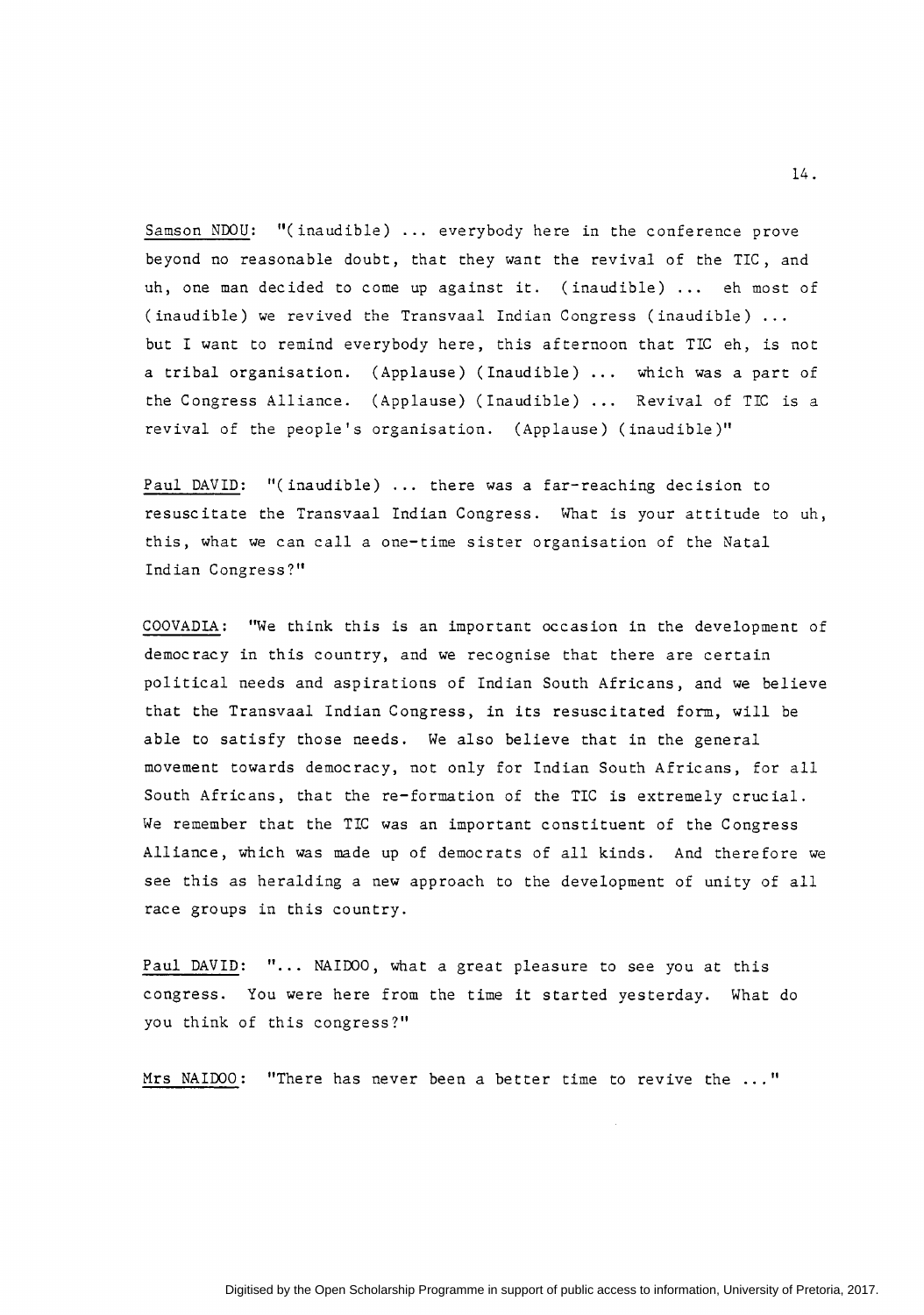Paul DAVID: "Congress, which congress are you talking about. The Transvaal Indian Congress?"

Mrs NAIDOO: "Ja",

Paul DAVID: "That suggestion was made here? You support that suggestion?"

Mrs NAIDOO: "Ja, Ja. Yes I support it."

Paul DAVID: "And what did you think of this conference?"

Mrs NAIDOO: "Very good. You think of the olden days."

Paul DAVID: (inaudible) "... the old days, that atmosphere is still there. And it must have been nice for you to see all the old faces here?"

Mrs NAIDOO: "Ah, yes, I saw a lot of old faces. I was so glad."

Paul DAVID: "Is there a message for all the youngsters who are here?"

Mrs NAIDOO: "Yes. They must carry on the work that we all do."

Paul DAVID: "Yes, that is lovely. And anything else for them? And, uh, you will be very happy if you see the TIC built up to strength it was in the old days. Yes."

Mrs NAIDOO: "Yes, yes."

Paul DAVID: "Well, thank you very much (inaudible) and I hope you're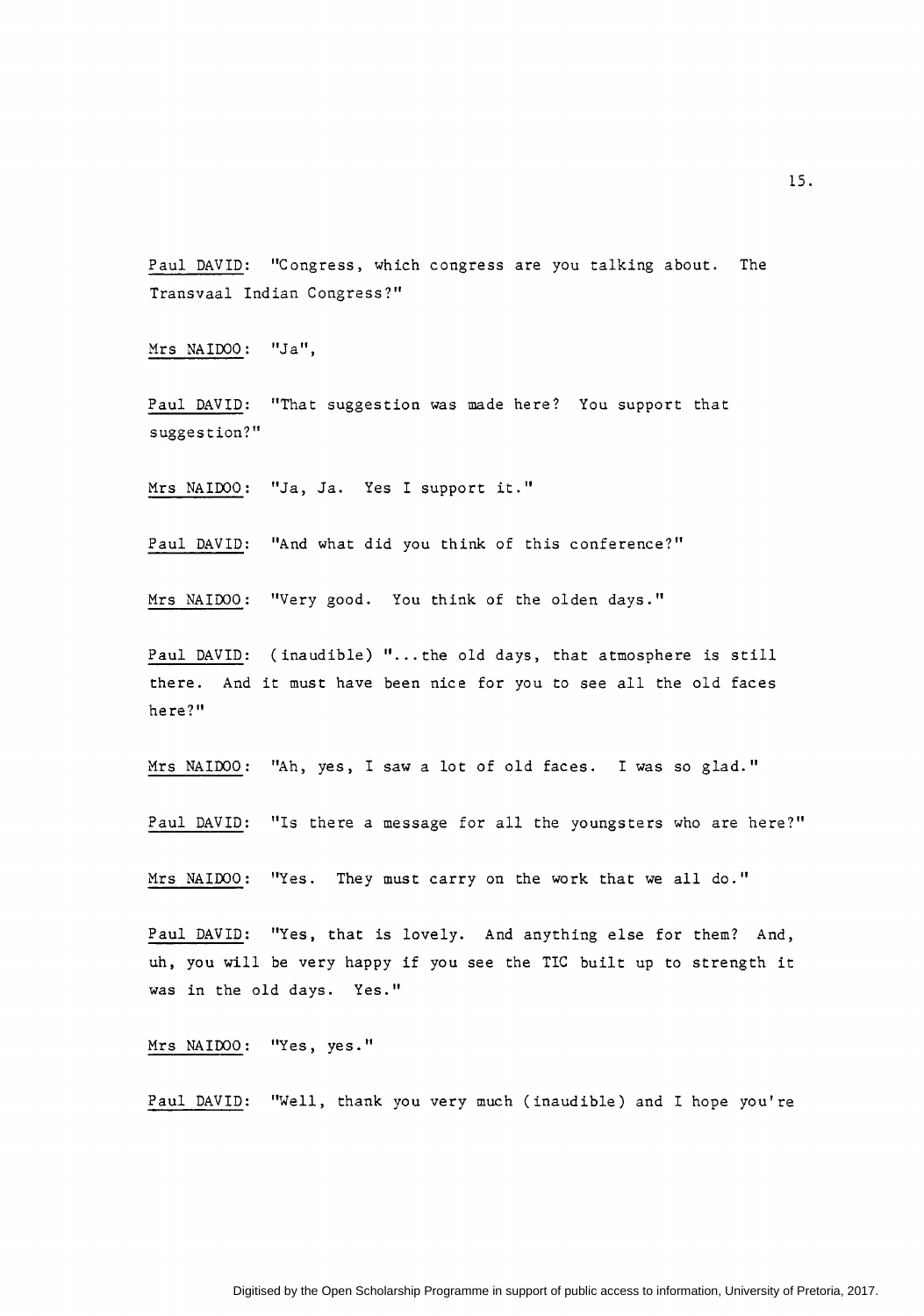enjoying yourself at this conference."

Paul DAVID: "Samson there are some people who argue that the Transvaal Indian Congress will be an ethnic body and that the period of uh, ethnic parties is over. Do you agree that TIC could be an ethnic body?

Samson NDOU: "Uh, I don't agree to that. People are saying, you know uh, that because they are just concentrating in the name, Indian, uh. They don't understand that uh, the, the Transvaal Indian Congress used to be a part of the Congress Alliance, which eh, looking into the whole thing there's nothing like tribal you know eh, eh connotations in the whole thing because  $\cdots$  all these organisations, they came up with the Freedom Charter."

### PRAKASSIM, Indian male:

"(inaudible) ... resolution with overwhelming support calling for the revival of the Transvaal Indian Congress was passed at the Anti-SAIC Congress. Doctor JASSAT, why do you feel there's a need to revive the Transvaal Indian Congress?"

Dr JASSAT: "The need to revive the Transvaal Indian Congress, because for a period of something like 20 years there has been a political vacuum in the lives of the people of the Transvaal. With the repression of the 60's, most of the leaders of the Indian people in the Transvaal, were either banned, detained or had to leave the country. And for a period there was no political guidance for the Indian people. In June '81 with the announcement of the South African Indian Council election, the Anti-SAIC Committee was formed and its mandate was to campaign throughout the province to see that people would abstain from voting. This they have successfully carried out. Now with the creation of a tricameral parliament, it is felt that a political body must be hu, established in the Transvaal, which will act as a vehicle for the hopes,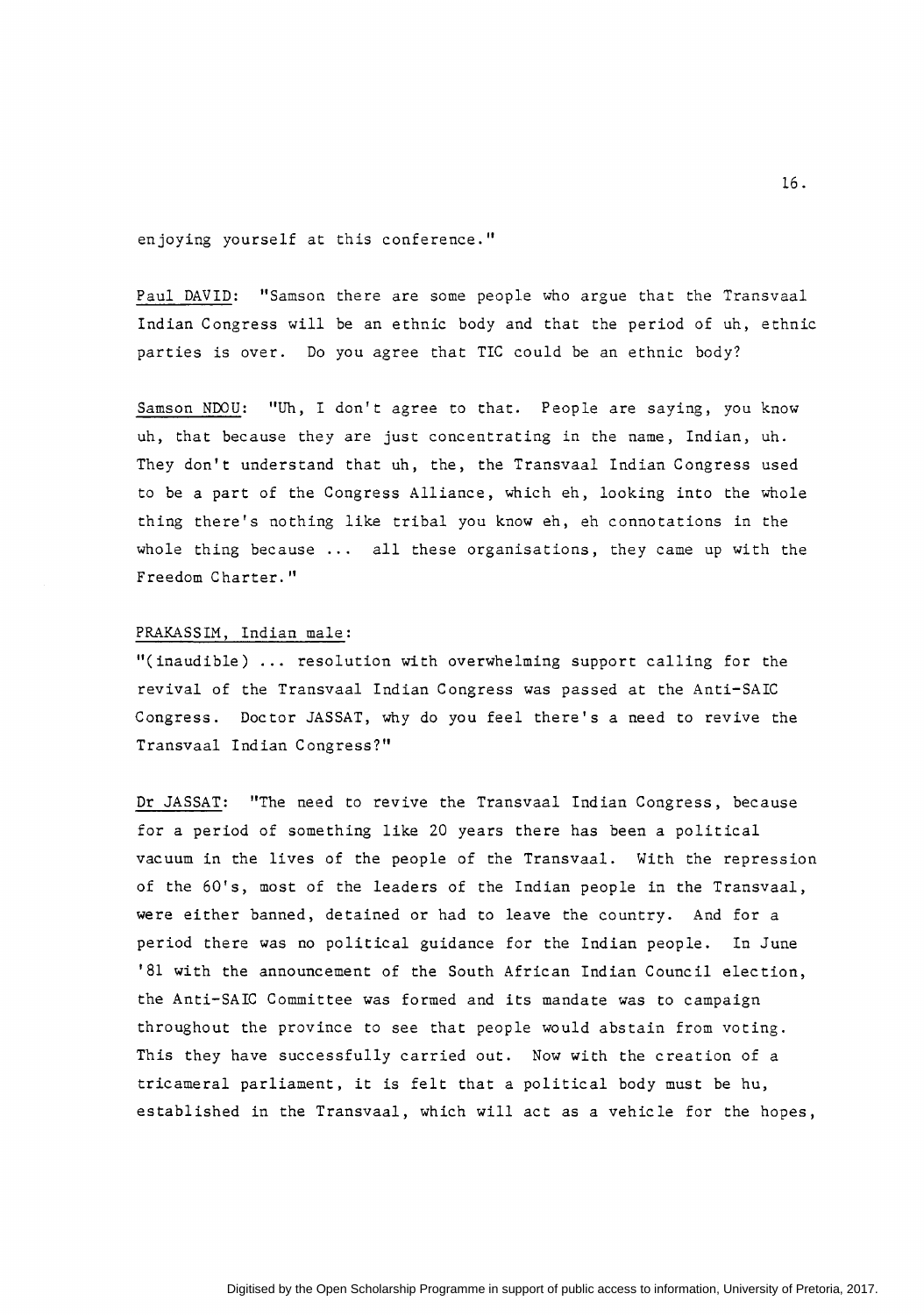the desires, the aspirations of the people of this province. And since the Transvaal Indian Congress had such a honourable and a dignified past, its actions in the past have, something to proud of. It was felt that if any political organisation was to be established for the Indian people in this province, then the correct thing would be to resuscitate the Transvaal Indian Congress, because it is, it has been known both here and internationally as the organ, for the, the, to, which has represented the people in this country. But also that it has been the political organisation under whose leadership, the greatest amount of joint political action took place, with all the other groups in this land."

Song: Singing of song. (inaudible)·

(VIDEO INTERRUPTION)

Cassim SALOJEE: "(inaudible) ... promote the struggle for freedom. The South African government (inaudible) however persisted in the attempts to undermine the efforts of peace-loving sportsmen, by organising (inaudible) ... which show some disregard (inaudible) ... we hereby call on all democratic and freedom-loving people to fight that is just and to (inaudible) right all those in favour .... (people voting) Audience applause.

CASSIM SALOJEE: "(inaudible) . . . to participate in the proposal (inaudible) ... constitution. (Inaudible) ... those in favour of  $($ inaudible)  $\ldots$  (vote again) (inaudible)..."

People vote. Music follows while delegates appear to have a meal.

Paul DAVID interviews BOESAK.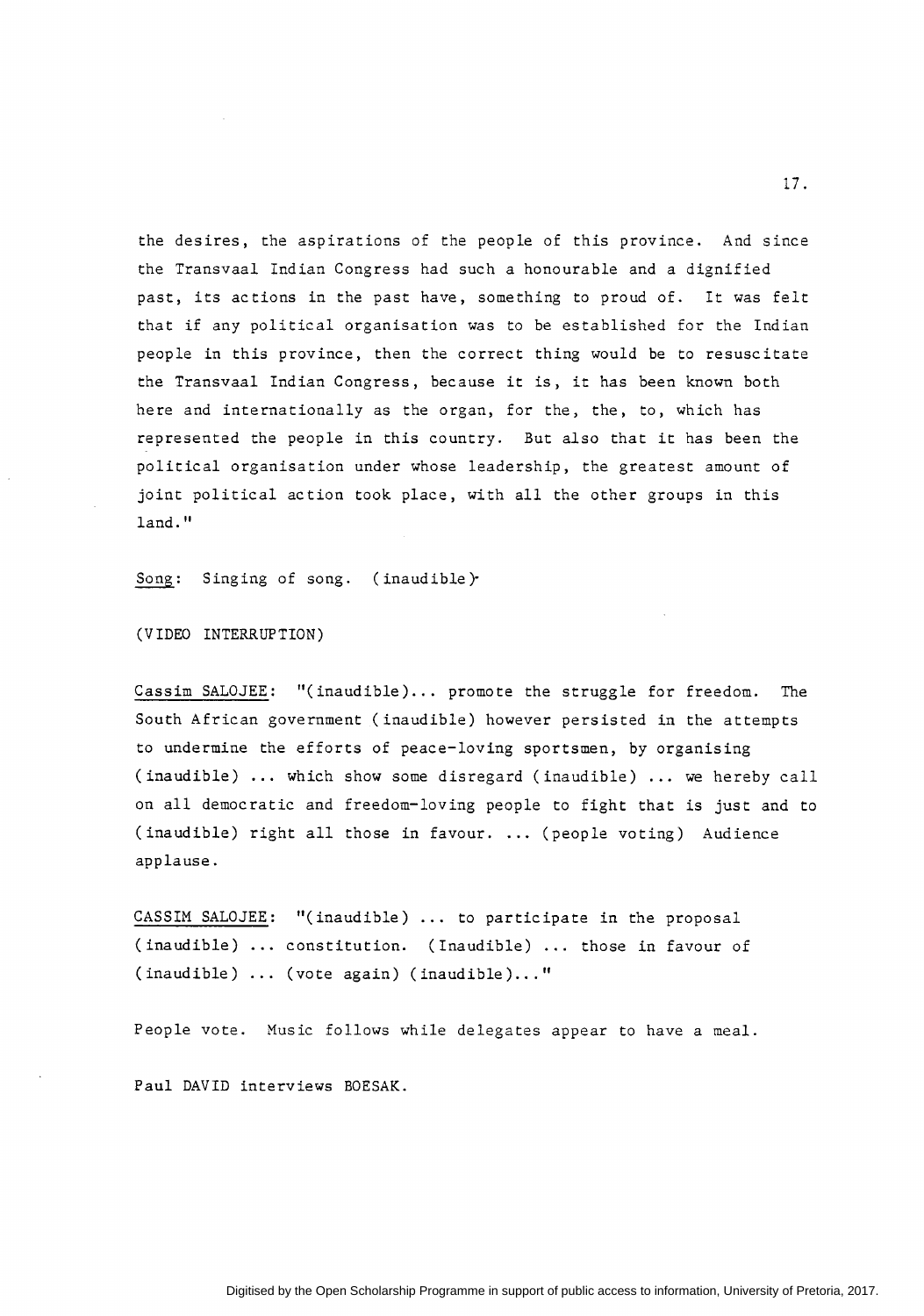the desires, the aspirations of the people of this province. And since the Transvaal Indian Congress had such a honourable and a dignified past, its actions in the past have, something to be proud of. I was felt that if any political organisation was to be established for the Indian people in this province, then the correct thing would be to resuscitate the Transvaal Indian Congress, because it is, it has been known both here and internationally as the organ, for the, the to, which has represented the people in this country. But also that it has been the political organi= sation under whose leadership, the greatest amount of joint political action took place, with all the other groups in this land."

Song: Singing of song. (Inaudible).

CASSIM SALOJEE (very incoherent) -

..... by the Transvaal Anti-SAIC Committee (motion on cultural and sport isolation) of South Africa. This Congress, noting the complete isolation ..... of South African sporting and cultural field promote the struggle for freedom. That the South African Government ..... and its racist allies are ever persistent in the attempts to undermine the efforts of freedom loving sportsmen by organising sell-out tours and (squandering) millions of rands on through the toil of the oppressed. Strongly con= demned: 1) the racist who organise these tours; and 2) the mercenary sports person in particular the West Indies presently touring South Africa who show some selfish disregard for the concern of our people. We hereby call on all democratic and freedom loving people to voice their disgust and boycott these tours. Right

Al1 those in favour of this resolution. Those, those against. This resolution is also unanimously carried. (Applause).

(Very incoherent) .

..... the support by the USA and its Western lackeys of the minority Government in South Africa, as evidence not as evidenced more particularly in its recent support for the Labour Party's decision to participate in the proposed new constitution condemns this collaboration with the racist regime and imperialist powers, that this treachery can serve only to obstruct the struggle of democracy in South Africa, but will not deter us fran our goal.

Those in favour of this resolution? Those against? Unopposed carried due unanimously.

People vote. Music follows while delegates appear to have a meal.

PAUL DAVID interviews BOESAK.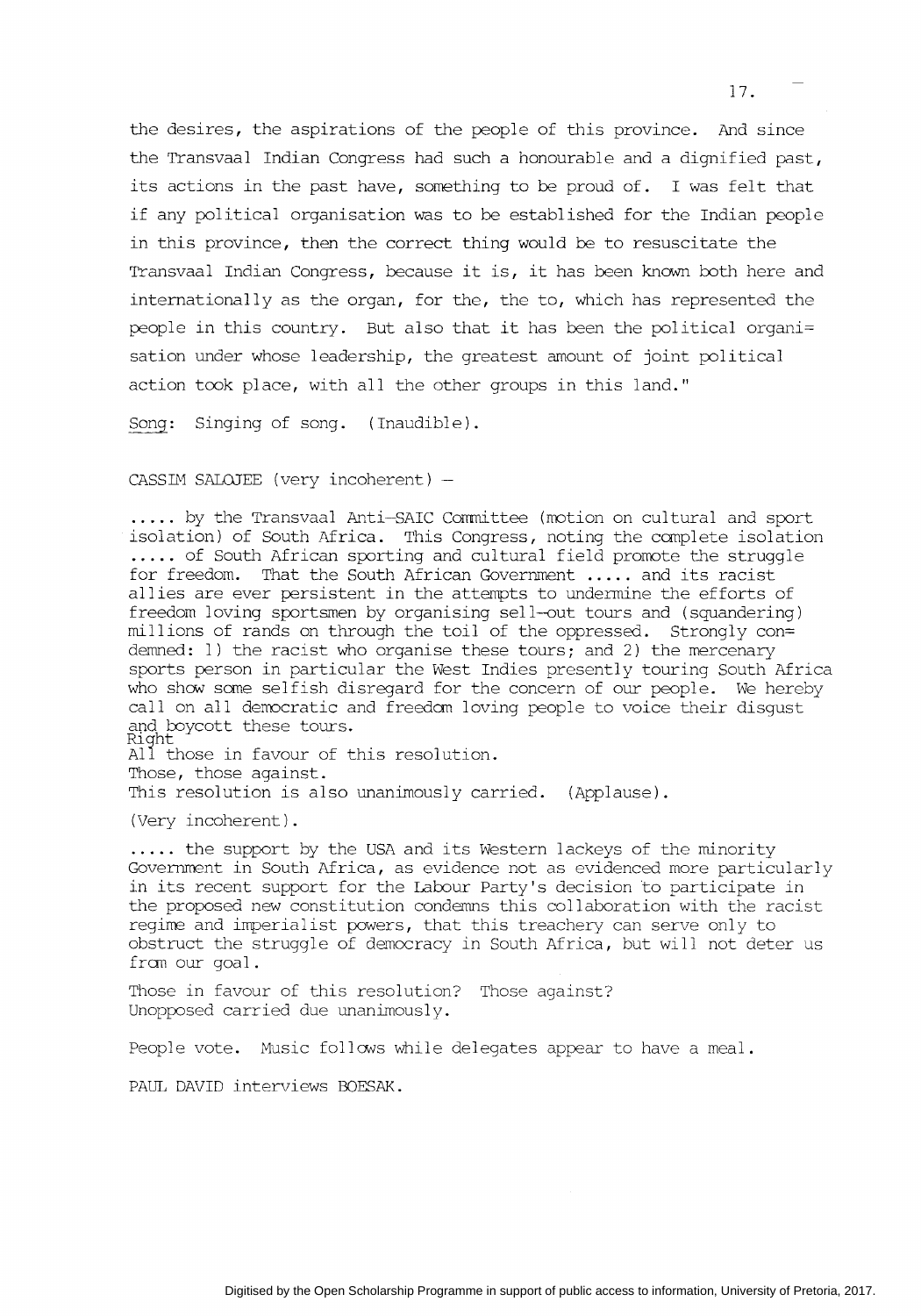Paul DAVID: "What (inaudible) ... effective opposition can be mobilised against the presidents council's proposals?"

Dr BOESAK: "All of the organisations in the communities. The Anti-SAIC Committee, the uh, uh, community organisations, sports bodies, uh, church groups, student organisations and so on. All of these organisations can be pulled together and they can pool their resources and, and together they can form an Ad-hoc, uh, uh, platform on which *to*  fight uh, the Labour Party's decision. And I am sure that uh, with a little hard work, we will be able *to* convince uh, the vast majority of the people, uh, not *to* participate."

Paul DAVID: "And form do you think this opposition should take?"

Alan BOESAK: "A simple form of uh, uh, giving information, uh, calling people together, having meetings and specially making sure that uh, if there is going *to* be an election campaign, that, that would fail."

Paul DAVID: "I see. You have suggested in the course of your speech, the necessity for a united front in opposing the government's constitutional proposals. Who do you think should constitute this united front?"

Dr BOESAK: "I have just mentioned, uh, uh, all the democratic bodies that already exist. And I think, uh, maybe this congress and and other meetings throughout South Africa. People ought *to* get together and lay down certain very clear conditions, uh, on which individuals and uh, organisations, ought *to* be invited *to* come and join this campaign. We should not just simply take everybody. Uh, we should be very clear as *to* where we are going, what kind of organisation we want, and whether the organisation that wants *to* join this campaign, has in fact been part of our democratic tradition in our struggle."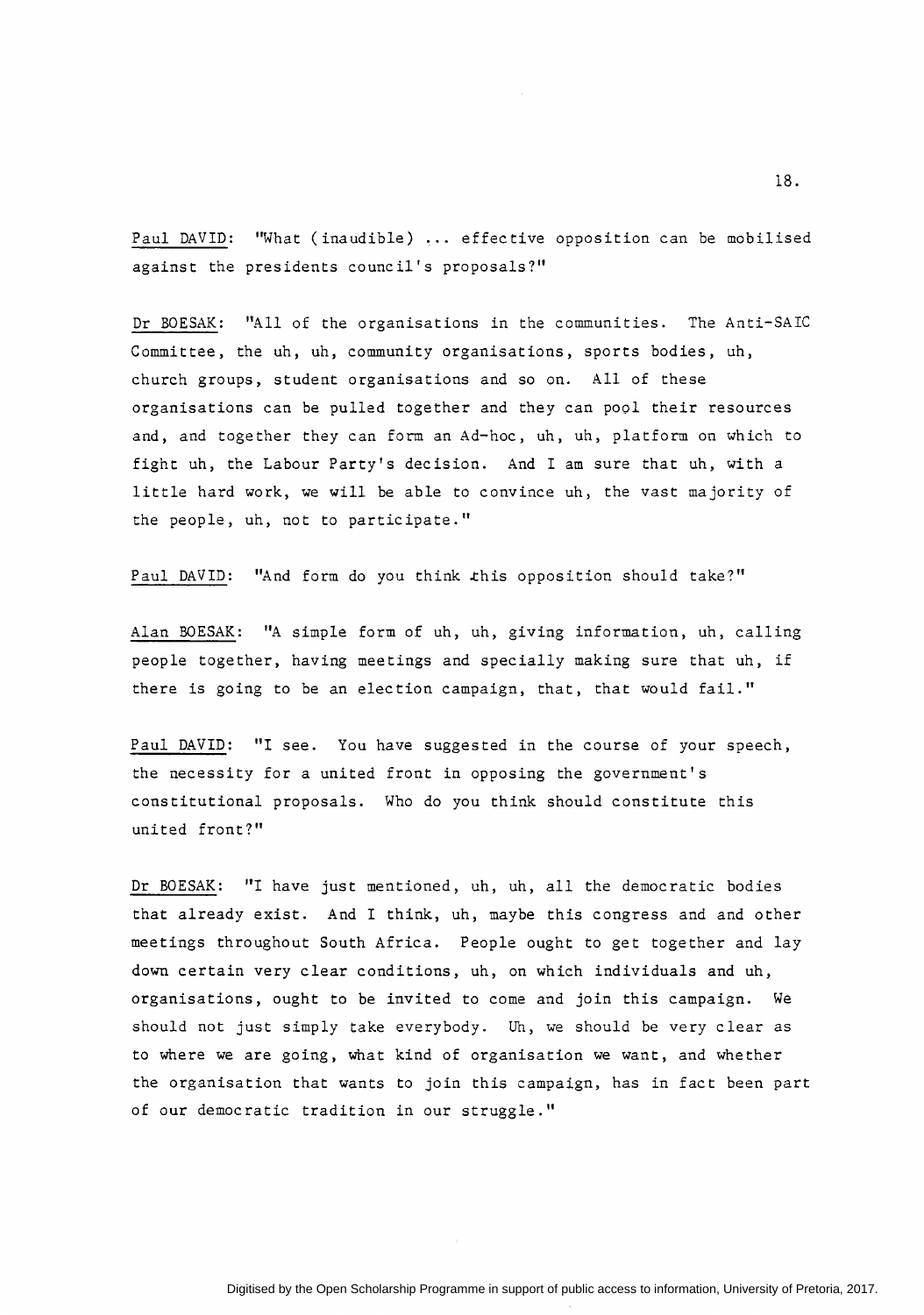Paul DAVID: "And what role do you think uhm, the churches in South Africa, will play in this united front?"

Dr BOESAK: "Oh, I think, uh, basically one thing, but maybe, uh an emphasis on, on two things that the church could do. The one basic thing that the churches ought to do, is simply to join the people, uh, in their struggle. There is no such thing as a seperate Christian struggle, or a seperate church struggle. Uh, in in this regard. We ought to simply say, the people who are also our constituency, uh, these are the people who are part and who are forming, this, this, movement. We ought to be part of that as well. Our emphasis could simply be, one of information and one of making sure, that those people who belong to the Christian churches, ought to understand, the basic Christian moral values that lie also, uh, underneath our decision, for, for boycotting the Presidents Council and for, not participating. And that would be our, our *uh,* role, I think."

Paul DAVID: "Yes, and you, you then don't see the church as playing a role outside this united front?"

Dr BOESAK: "Oh no, not at all. If the churches, uh, have any role to play, it would be within a common united front."

Paul DAVID: "(inaudible) ... on a political role."

Dr BOESAK: "Ja, except that, that, that politics is never a devoid of morality, and morality is the concern of the churches and secondly politics has to do with, with people making laws for people. Creating conditions for people. And people, from the point of view of the church, are, are the image-bearers of God, and we have a special responsibility for them, and where politics, uh, are involved with

REDPLE THORE THE CHURCH IS INVOLVED WITH POWTICS IT'S AS SIMPLE AS THAT.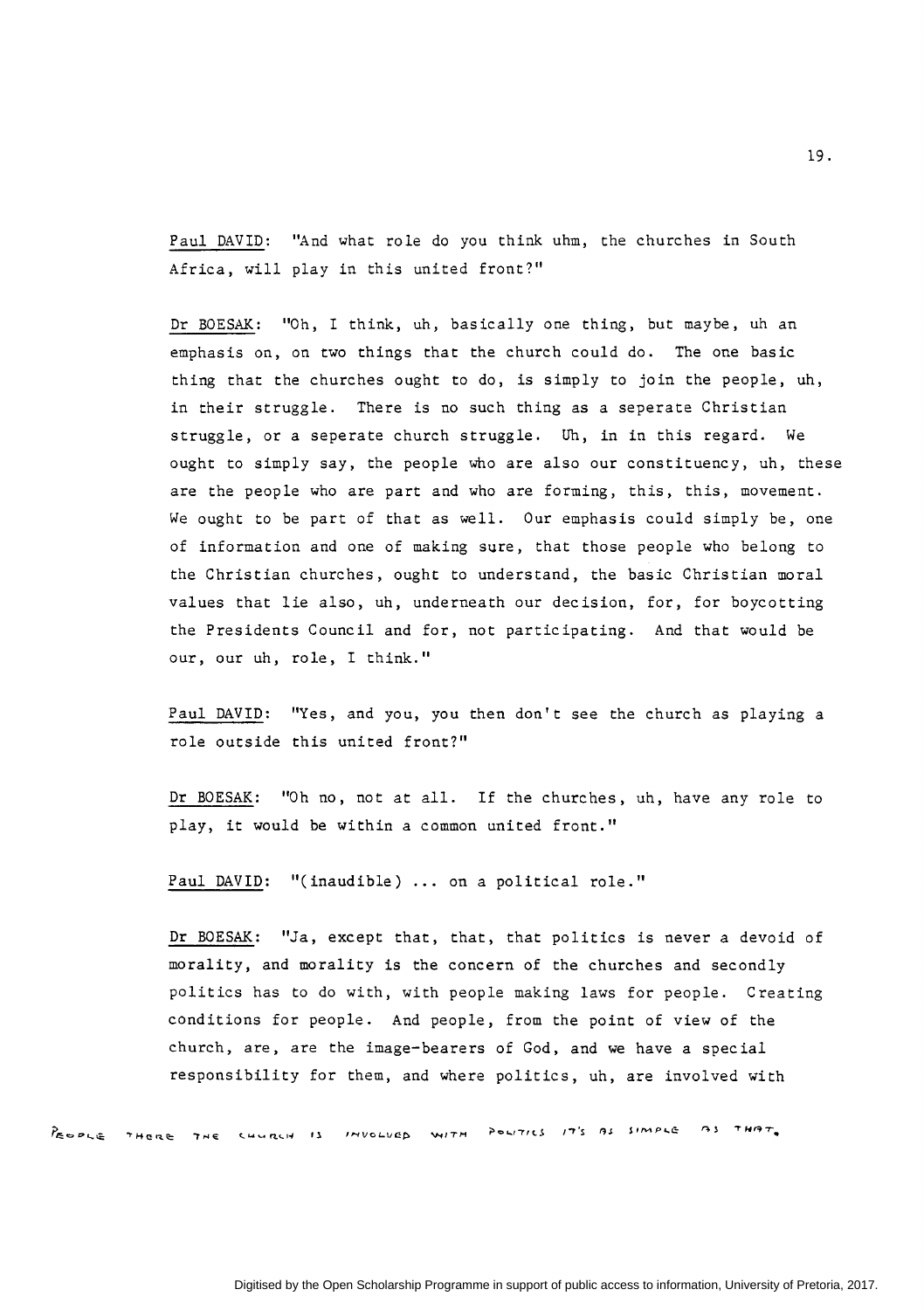that."

# (VARIOUS PRESS CUTTINGS PHOTOGRAPHED)

#### (VIDEO INTERRUPTION)

Paul DAVID: "(inaudible) ... again firstly uhm, that a united democratic front be formed from (inaudible) or organisations (inaudible) commission asked a couple of people out here to draw up a declaration, which, uh, encompasses the (inaudible) ... of the united front against the constitutional reform proposals (inaudible)  $\ldots$  for the benefit of all (inaudible) ... are cherished by the whole of the civilised world, and are those (inaudible) both women and men have given up their lives (inaudible) ... and whereas the constitutional reform proposals, devised by the minority white goverbment of South Africa (inaudible) and active participation by the people of this country (inaudible) and now therefore, we democrats, assembled on this, the 23rd day of January 1983, at the Selbourne Hall in Johannesburg, South Africa, (inaudible) reject Indian totality and without (inaudible) the constitutional and reform proposals. Form ourselves into the United Democratic Front (inaudible) the UDF to (inaudible) in the creation of a non-racial unitary state in South Africa, (inaudible) by racial or ethnic considerations, consolidated with Bantustan policies (inaudible) ... "

Voice of Unknown female (dubbed onto the film soundtrack whilst there is a stoppage of the picture): "Do you (inaudible) some of the outlines as determined by the commission for the basis of a united democratic front?"

Paul DAVID: "(inaudible) ... the continued escalating rent, transport costs and food prices. Four, a clear understanding of (inaudible) Five, a true appreciation of the utility of the reformed proposals to restructure and (inaudible) ... education in this country (inaudible) ... and now therefore we pledge to fight together side by side, against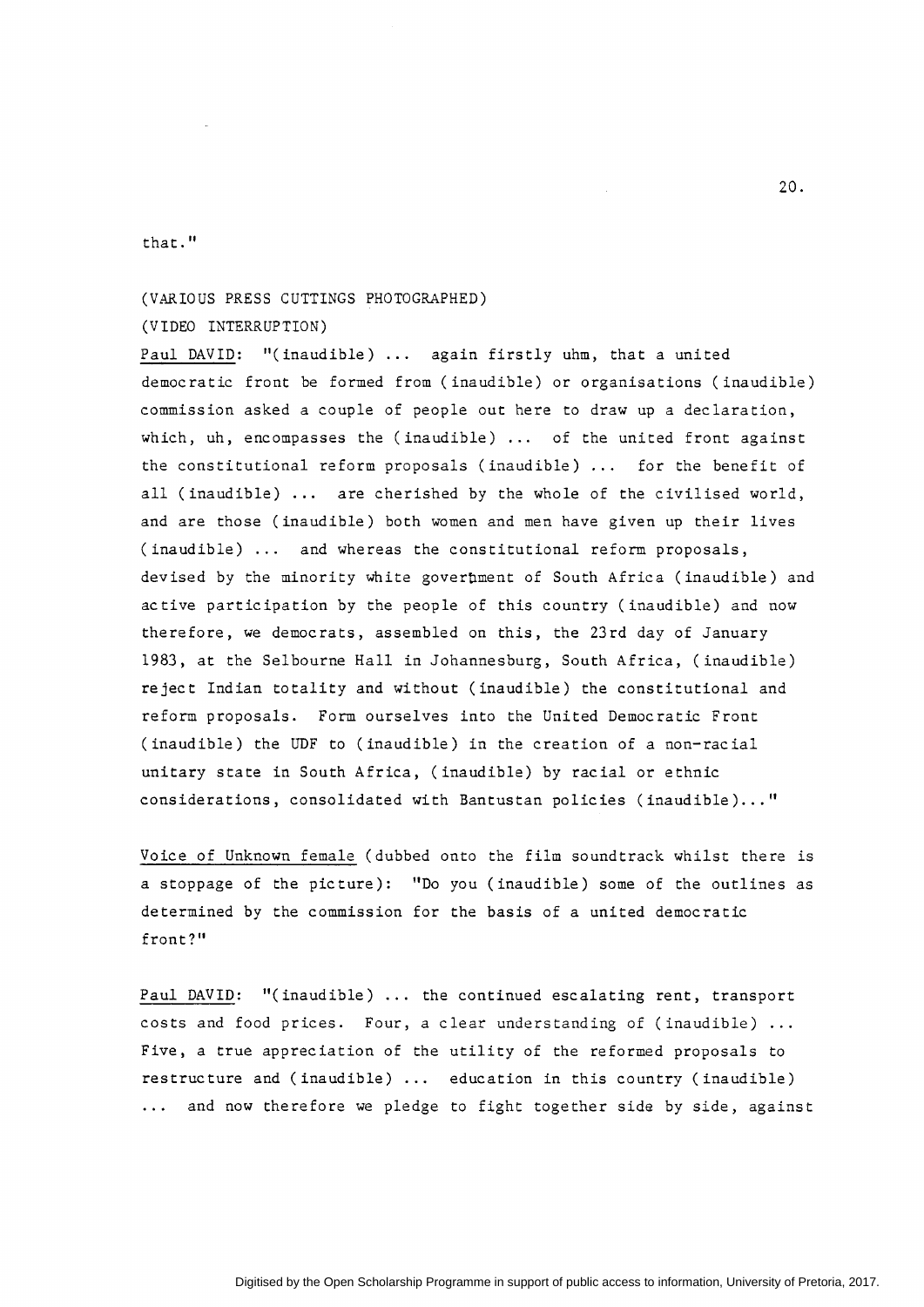(VARIOUS PRESS CUTTINGS PHOTOGRAPHED) (VIDEO INTERRUPTION)

Paul DAVID: "So if we can just go through those recommendations again.

Firstly uh that an United Democratic Front be formed, comprising orga= nisations or individuals. There must be some debate about whether we should confine ourselves to uh organisations solely or individuals solely, or to both. Then a steering committee comprising these three regions with the functions to co-ordinate opposition of the United Democratic Front to the P.C. proposals and other reform proposals.

Secondly, the second function to streamline, uh to structure the Front and streamline it and secondly to rally support against the proposals. Then we suggest those names and we suggest that the steering committee has the power to add to its own numbers ah Ladies and Gentlemen, the commission asked a couple of people last night to draw a declaration which, uh encom= passes the feelings of that commission and to an extent the discussions that took place at that conrnission. And we printed it in a document ah and we just called it Statement, if you'll excuse me. Statement by the commission of the feasibility of an United Democratic Front against the Constitutional Reform Proposals. Now a preamble reads as follows :-

Where as democracy is the means by which the free will of the people is expressed in electing their chosen representatives to govern in the pro= cesses through which they rule and in the allocation of resources of the benefit of all the people. And whereas these truths are cherished by the whole of the civilized world and are goals for which women and men have given up their lives and are willing to die. And whereas the Constitu= tional Reform proposals devised by the minority White Government for South Africa avoid recognition of these fundamental needs of democracy. In that there has been imposed without genuine consultation with and active par= ticipation by the people of this country, that they make race and ethnicity the only criteria for the right to take part in government. They do not begin to redress the intrinsic economic and social inequalities which has been the deliberate result of centuries of White domination. They in fact perpetuate and consolidate economic and racial exploitation and entrench the apartheid State. And now, therefore we democrates assembled on this the 23rd day of January 1983 at the Selbourne Hall in Johannesburg. South Africa, do hereby unanimously reject in their totality and without qualifi= cation the constitutional and reform proposals. From ourselves into an United Democratic Front, in short the UDF, to oppose the implementation of this devious scheme disguised to divide the people. We declare that the broad principles on which this UDF is constituted are: a belief in the tenets of democracy referred to in the preamble above. An unshakeable conviction in the creation of a non-racial unitary state in South Africa undiluted by racial or ethnic considerations as formulated in the BANTUSTAN policy. An adherence to the need for unity and struggle through which all democrats, regardless of race, religion or colour shall take part together. A recog= nition of the necessity·to work in consultation with, and reflect accurately the demands of the democratic people wherever they need be in progressive worker community and student organisations."

Voice of Unknown female (dubbed onto the film soundtrack whilst there is a stoppage of the picture): "Do you (inaudible) sane of the outlines as determined by the commission for the basis of a united democratic front?"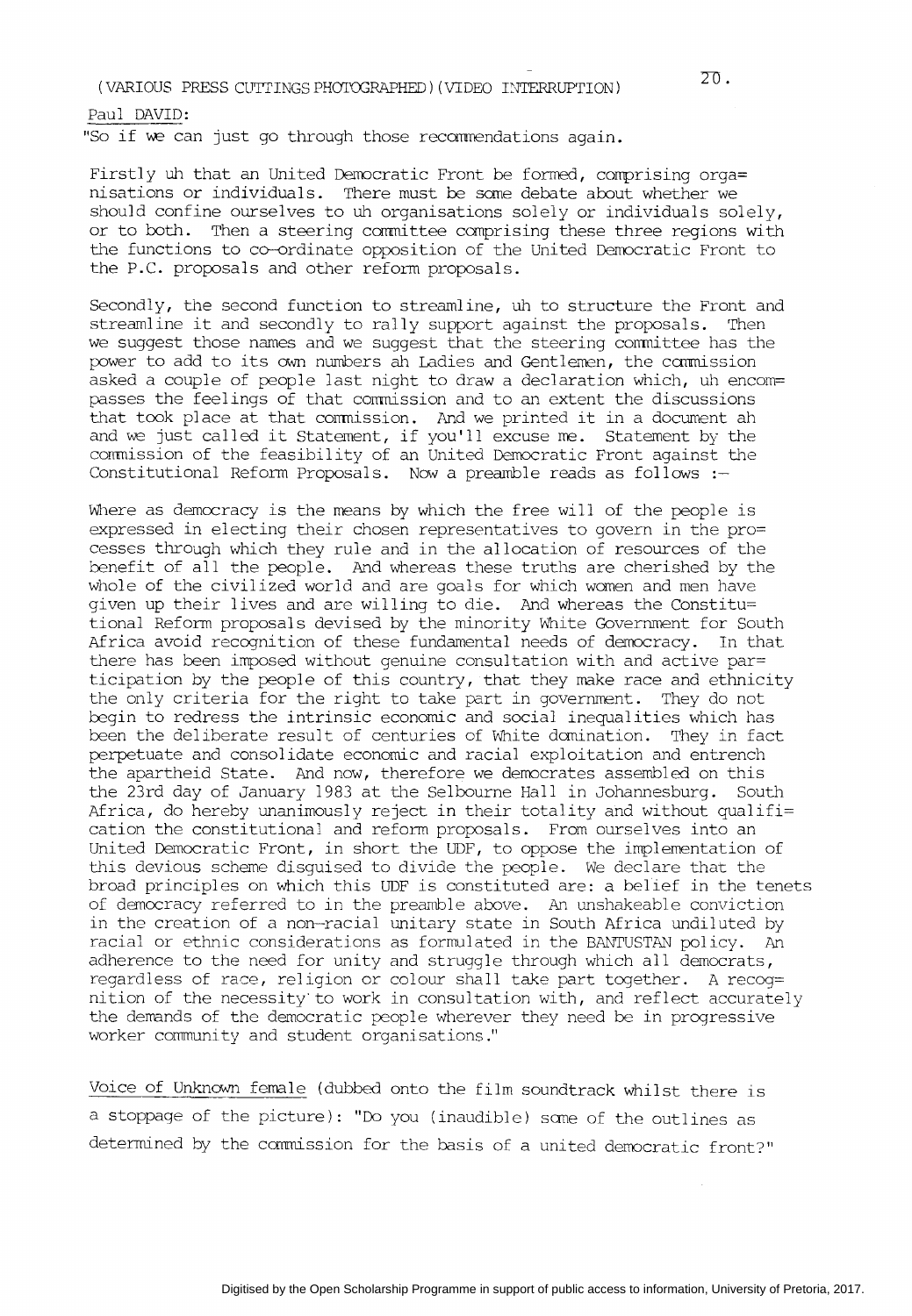the government's constitutional and reform proposals." (Applause).

Paul DAVID: "Well, how does the Natal Indian Congress as you see it, intend opposing the uh, president's coun, council's proposals?"

Prof. Jerrv COOVADIA: "We believe that uh, the best way to oppose the proposals is in fact to make people aware of the serious dangers that these proposals entail for both Indian South Africans and Coloured South Africans to participate in this particular form of uh, constitutional dispensation. We think that the Natal Indian Congress should also somehow be involved, in mobilising opinion, right across the board. We think that these proposals effect not only Indian South Africans but also Coloured South Africans obviously, but are also, of importance to all democratic South Africans, Africans and Whites included. So therefore we believe that there should be a united front of all democratic South Africans, struggling against the implementations of these proposals."

Paul DAVID: "Okay, we heard some talks this afternoon about uh, united front. Now as a trade unionist, what role do you think, the trade unions must play in the united front?"

Samson NDOU: "Uhm, eh, the trade unions have a very important role to play in the united front."

PRAKASSIM: "(inaudible) ... the Transvaal Anti-SAIC Committee, playing in the united front."

Dr JASSAT: (inaudible) ... Transvaal Anti-SAIC Committee, was the initiator, with the other organisations of the Ad-hoc Committee to establish a united democratic front. We see our role as a vital one.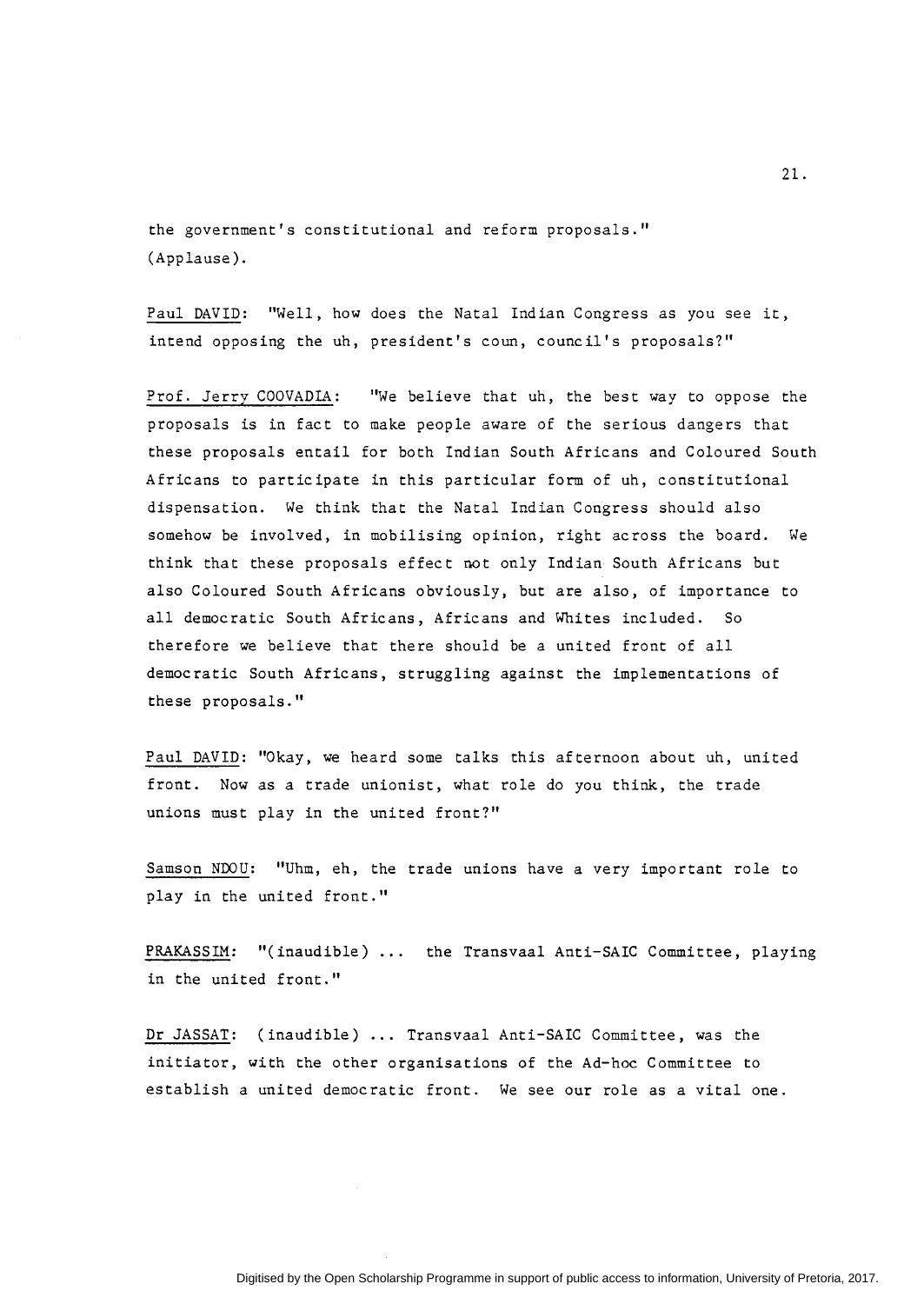Paul DAVID: "An acknowledgement of the threat to the attainment of decent living standards by the African majority by these proposals which would facilitate forced removals, aggravating impoverishment in the Bantustans and allow the continued escalation in rents, transport costs and food prices.

(4) A clear understanding of the utter failure of these proposals to address the problems of rising unemployment, low wages, poor working conditions and weakened collective bargaining powers.

(5) A clear appreciation of the inability of the reform proposals to restructure and redirect education in this country, to conform to the demands of democracy. In fact they maintain and consolidate racially separated and unequal education. And now therefore we pledge to fight together side by side against the Government's Constitutional and Reform Proposals." (Applause).

Paul DAVID: "Well, howe does the Natal Indian Congress as you see it, intend opposing the uh, president's coun, council's proposals?"

Prof. Jerry COOVADIA: "We believe that uh, the best way to oppose the proposals is in fact to make people aware of the serious dangers that these proposals entail for both Indian South Africans and Coloured South Africans to participate in this particular form of uh, constitutional dispensation. We think that the Natal Indian Congress should also somehow be involved, in mobilising opinion, right across the board. We think that these pro= posals effect not only Indian South Africans but also Coloured South Africans obviously, but are also, of importance to all democratic South Africans, Africans and Whites included. So therefore we believe that there should be an united front of all democratic South Africans, strug= gling against the implementations of these proposals."

Paul DAVID: "Okay, we heard some talks this afternoon about uh, united front. Now as a trade unionist, what role do you think, the trade unions must play in the united front?"

Samson NDOU: "Uhm, eh, the trade unions have a very important role to play in the united front."

PRAKASSIM: "(inaudible) ..... the Transvaal Anti-SAIC Conmittee, playing in the united front."

Dr JASSAT: "(inaudible) ..... Transvaal Anti-SAIC Conmittee, was the initiator, with the other organisations of the Ad-hoc Committee to establish a united democratic front. We see our role as a vital one.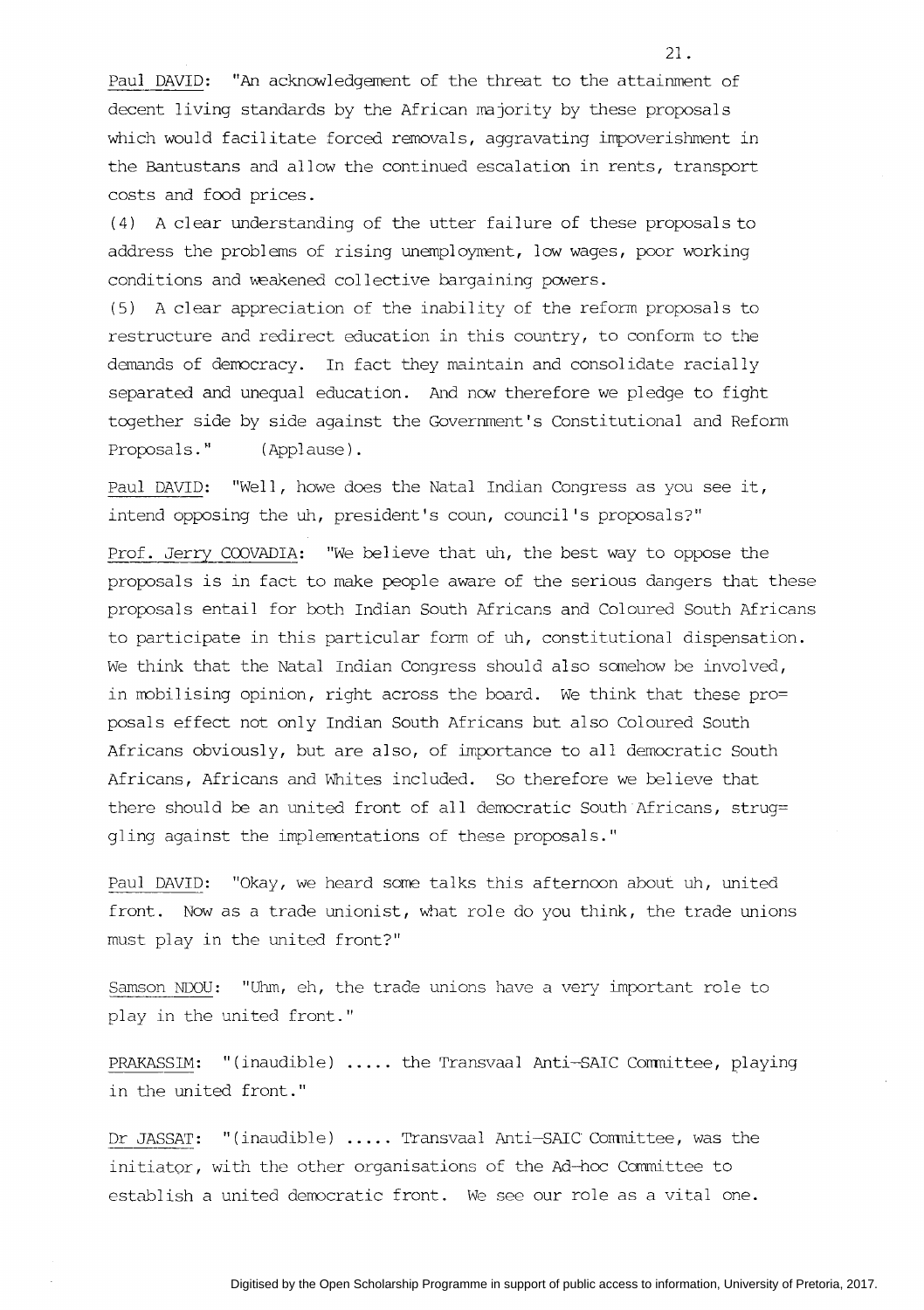As the organisation that, that has been responsible for initiating this eh, move. We, think that our role is to, uh, to, uh, propagate the idea of a united democratic front, firstly in the Transvaal and then through the interim committee throughout the province. Where we hope to mobilise all the democratic forces in this land, who are opposed to the creation of a, of to the creation of the uh, the President's Council, but also to oppose all those elements, who hope to fragment this country."

Paul DAVID: "(inaudible) to try our best to make it as relevant as possible to this conference. So what we have to propose, are a few minor alterations, particularly to the preamble, and I would like this to be a contribution of all those forces that came together, at that historic conference at the height of the Anti-SAIC campaign, (inaudible) in Durban, and his is what we propose. We South African democrats, (inaudible) on the lOth and 11th of October 1981, and recognising that the South African government has had the temerity and insensitivity to introduce new constitutional schemes, (inaudible) we hereby declare for all South Africans, and the world to know, that the struggle for the past 27 years, has convinced us that the only viable alternative to the present exploitative and repressive system is one based on the principles of the Freedom Charter."

Audience applause.

Mayibuye  $- x1$ I'Afrika-

Paul DAVID: "Accordingly this national conference, firmly believes that one, the people shall govern (inaudible) ... all fellow South Africans shall participate in the political process (inaudible). The present government, bantustans, presidents councils, South African Indian